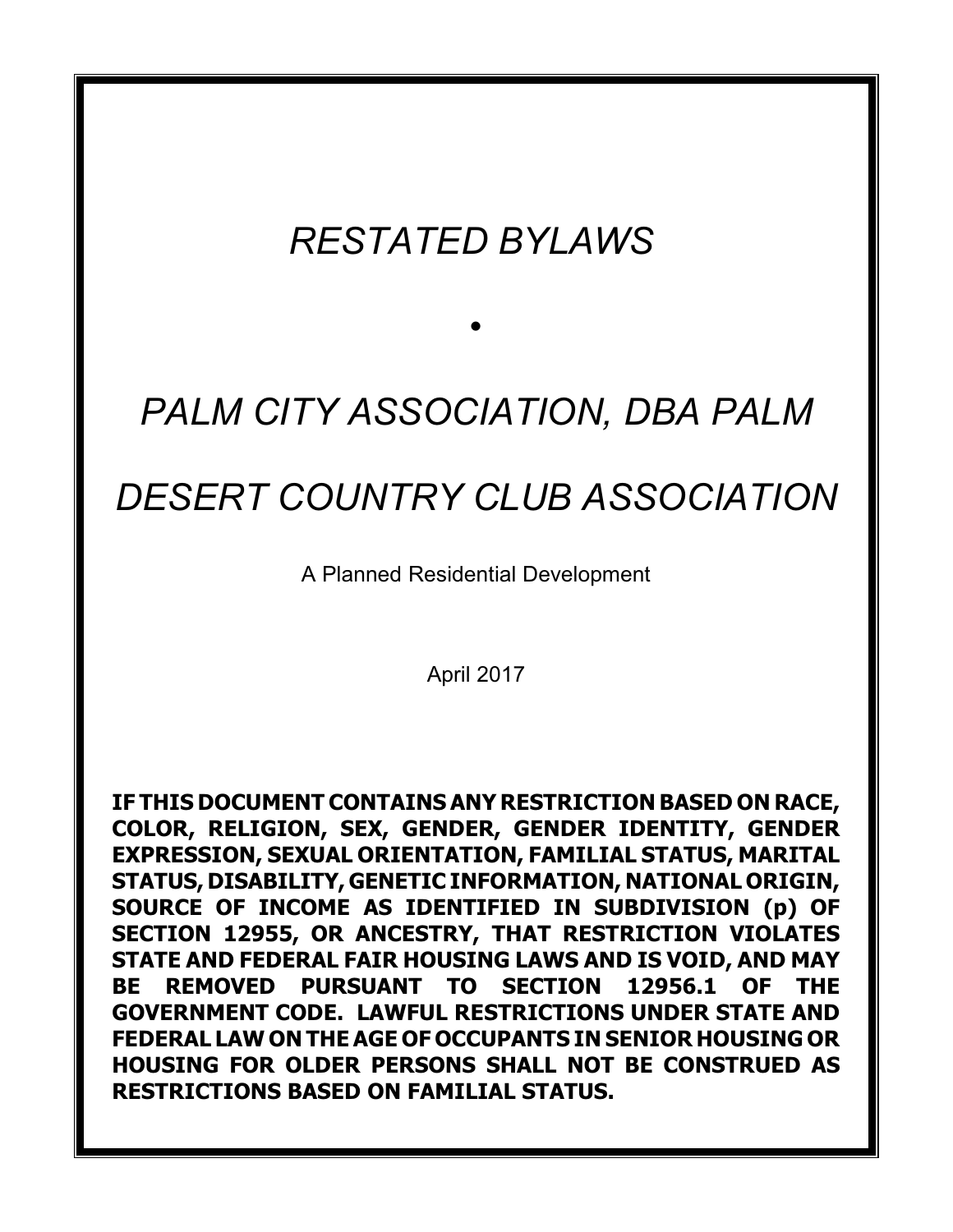### **TABLE OF CONTENTS**

| <b>Description</b> |                                                        | Page |
|--------------------|--------------------------------------------------------|------|
|                    |                                                        |      |
| 1.1                |                                                        |      |
| 1.2                |                                                        |      |
| 1.3                |                                                        |      |
| 1.4                |                                                        |      |
| 1.5                |                                                        |      |
|                    |                                                        |      |
| 2.1                |                                                        |      |
| 2.2                |                                                        |      |
| 2.3                |                                                        |      |
| 2.4                |                                                        |      |
| 2.5                |                                                        |      |
|                    |                                                        |      |
| 3.1                |                                                        |      |
| 3.2                |                                                        |      |
| 3.3                |                                                        |      |
| 3.4                |                                                        |      |
| 3.5                |                                                        |      |
| 3.6                |                                                        |      |
|                    |                                                        |      |
| 4.1                |                                                        |      |
| 4.2                |                                                        |      |
| 4.3                |                                                        |      |
| 4.4                |                                                        |      |
| 4.5                |                                                        |      |
| 4.6                |                                                        |      |
| 4.7                |                                                        |      |
| 4.8                |                                                        |      |
| 4.9                |                                                        |      |
| 4.10               |                                                        |      |
| 4.11               |                                                        |      |
| 4.12               | <b>Financial Documentation; Preparation, Reporting</b> |      |
|                    |                                                        |      |
| 4.13               |                                                        | -14  |
| 4.14               |                                                        |      |
|                    |                                                        | 15   |
| 5.1                |                                                        | 15   |
| 5.2                |                                                        | 17   |
| 5.3                |                                                        | 17   |
| 5.4                |                                                        | 17   |
| 5.5                |                                                        | 17   |
| 5.6                |                                                        | 17   |
| 5.7                |                                                        | 18   |
| 5.8                |                                                        | 18   |
| 5.9                |                                                        |      |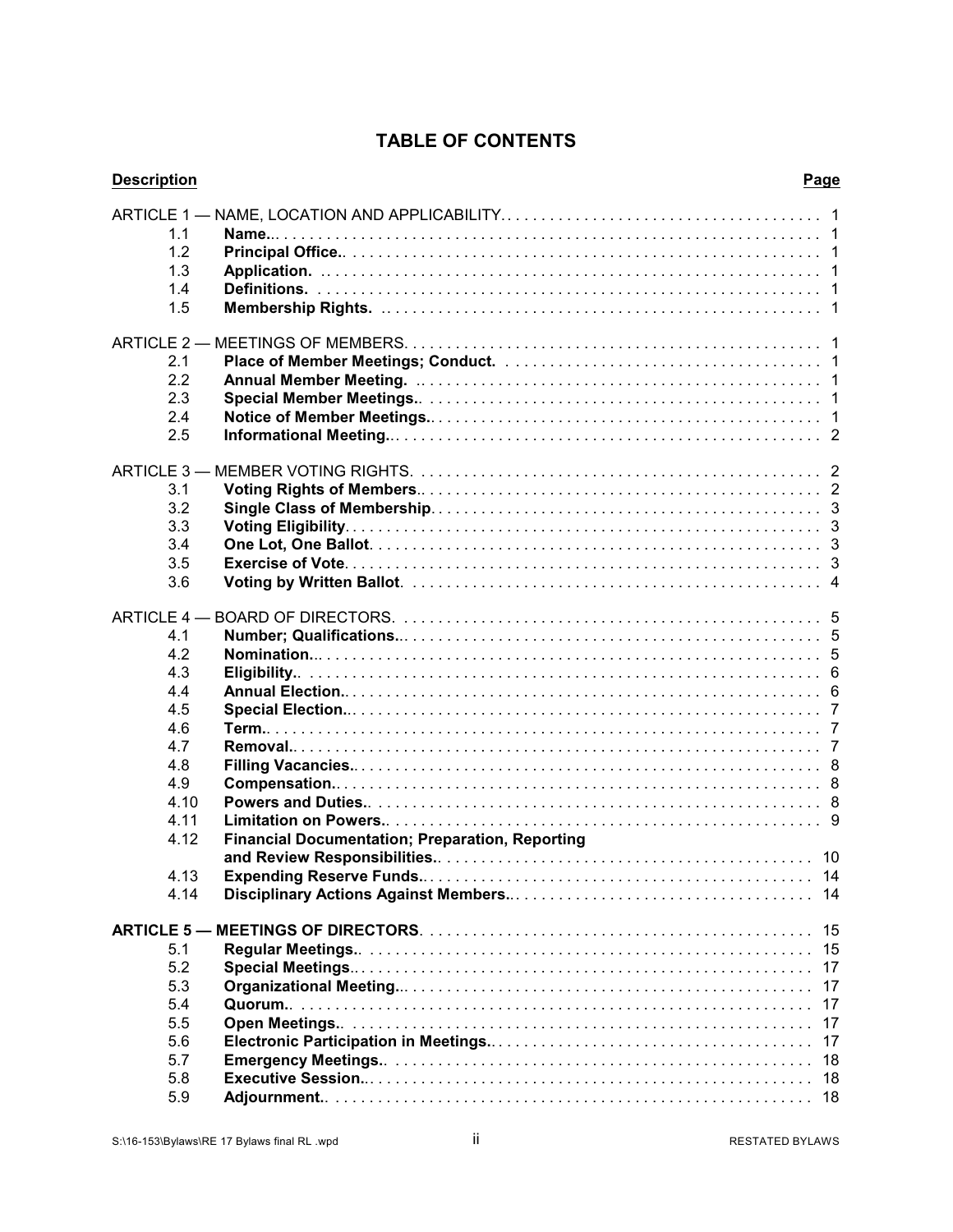### **Description Page**

| 5.10 |                                                                  |  |
|------|------------------------------------------------------------------|--|
| 5.11 |                                                                  |  |
| 5.12 |                                                                  |  |
|      |                                                                  |  |
| 6.1  |                                                                  |  |
| 6.2  |                                                                  |  |
| 6.3  |                                                                  |  |
| 6.4  |                                                                  |  |
| 6.5  |                                                                  |  |
| 6.6  |                                                                  |  |
|      |                                                                  |  |
| 7.1  |                                                                  |  |
| 7.2  |                                                                  |  |
|      |                                                                  |  |
| 8.1  |                                                                  |  |
| 8.2  |                                                                  |  |
| 8.3  | Indemnification by Association of Directors, Officers, Employees |  |
|      |                                                                  |  |
| 8.4  |                                                                  |  |
| 8.5  |                                                                  |  |
| 8.6  |                                                                  |  |
|      |                                                                  |  |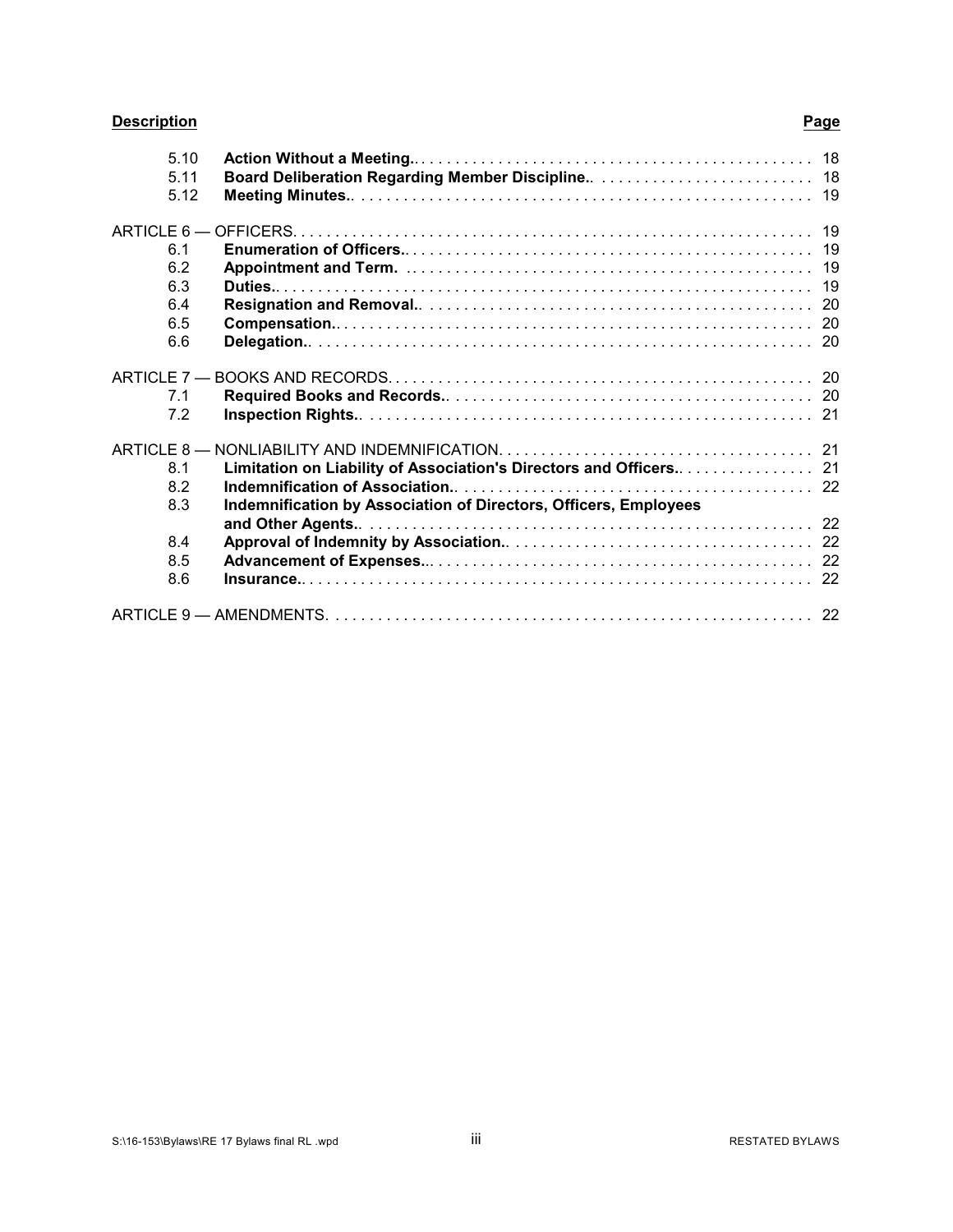### **RESTATED BYLAWS OF PALM CITY ASSOCIATION DBA PALM DESERT COUNTRY CLUB ASSOCIATION**

*A Planned Residential Development*

#### **ARTICLE 1 — NAME, LOCATION AND APPLICABILITY**

1.1 **Name.** The name of the association is Palm City Association dba Palm Desert Country Club Association, a California Nonprofit Mutual Benefit Corporation ("Association").

1.2 **Principal Office.** The principal office of the Association is located in Palm Desert, California. The Board shall have the full power and authority to change the principal office of the Association from one location to another in the County of Riverside, California. Any such change shall be adopted by a resolution of the Board and noted in the meeting minutes.

1.3 **Application.** These Restated Bylaws are applicable to the residential Project known as Palm City Association dba Palm Desert Country Club Association. The subdivision ("Project"), located at Palm Desert, in Riverside County, California. These Restated Bylaws are also applicable to all Members of the Association and all tenants, employees, and other persons who use the facilities of the Project in any manner.

1.4 **Definitions.** Unless otherwise specified in these Restated Bylaws, the definitions set forth in Article I of the First Restated Declaration of Covenants, Conditions and Restrictions for Palm City Association dba Palm Desert Country Club Association, recorded on 12/19/1994, as Instrument No. 1994- 470457 of Official Records of the County Recorder of Riverside County (hereinafter "Restated CC&Rs"), apply to these Restated Bylaws.

1.5 **Membership Rights.** The qualifications for membership are set forth in Section 3.2 of the Restated CC&Rs and are hereby incorporated by reference.

#### **ARTICLE 2 — MEETINGS OF MEMBERS**

2.1 **Place of Member Meetings; Conduct.** All meetings of the Members shall be held at the principal office of the Association or a place designated by the Board which shall be as close to the Project as reasonably possible. If no meeting place is designated, the meetings shall be held at the principal office of the Association. No meeting of the Members shall, unless unusual conditions exist, be held outside of Riverside County, California. Meetings of Members shall be conducted in accordance with a recognized system of parliamentary procedure or such parliamentary procedures as the Board may adopt by resolution.

2.2 **Annual Member Meeting.** The annual meeting of the Members shall be held on a date and time established by the Board, so long as the annual meeting is held in the month of April ("Annual Meeting"). The purpose of the Annual Meeting shall be solely for the installation of newly elected directors, for reports from officers, committees and staff, and for questions and comments from Members regarding matters of common interest or concern to the Association, its Members and the Palm Desert Country Club community in general.

2.3 **Special Member Meetings.** Special meetings of the Members may be called for any lawful purpose by a majority of a quorum of the Board, the President of the Association, or by a written request signed by Members representing at least five percent (5%) of the voting power of the Association. The special Member meeting shall be held not less than thirty-five (35) nor more than ninety (90) days after adoption of the resolution or receipt of the request by an officer of the Association. Only that business stated in the notice of meeting given pursuant to Section 2.4 of these Restated Bylaws shall be transacted at the special meeting.

2.4 **Notice of Member Meetings.** The Secretary of the Association shall give written notice of any Member meeting to each Member of record in accordance with the following: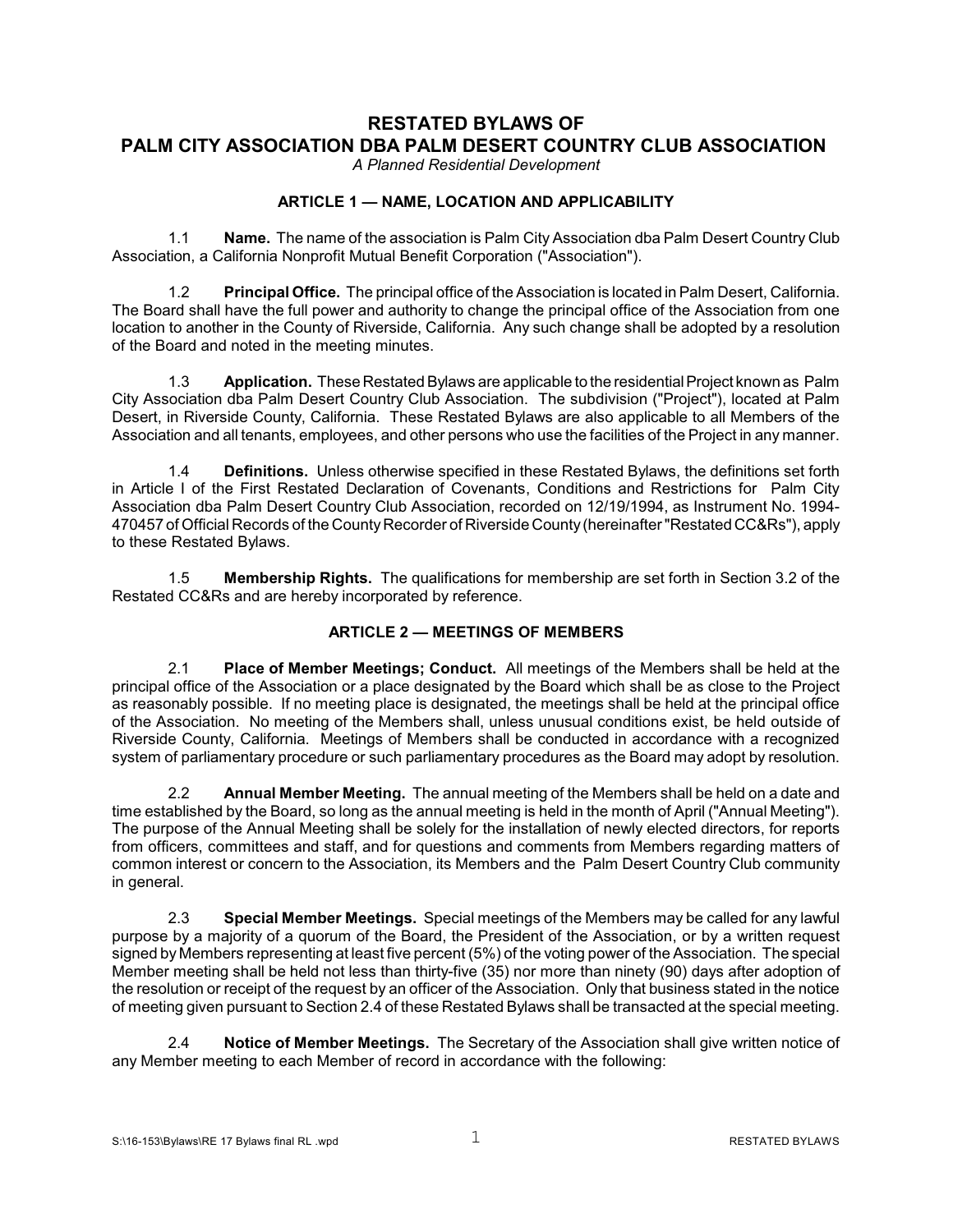2.4.1 Except as otherwise provided in this Article, the notice shall be given at least twenty (20) but not more than ninety (90) days before the meeting, by first class mail or by personal delivery or by newsletter in accordance with *Corporations Code* §5016 and any other successor statute related thereto, as well as any other method permitted by California law.

2.4.2 The notice shall be addressed to the Member at the address appearing on the books of the Association, or the address supplied by the Member to the Association for this purpose. If there is no such address, notice shall be given at the principal office of the Association. When there is more than one (1) record Owner of a Lot ("Co-Owners"), only one of them shall be entitled to notice under this provision. It shall be up to the Co-Owners to designate the Member entitled to notice and, failing to do so, then it shall be provided to the first name listed on the Association's records for said Lot.

2.4.3 The notice shall state the place, date, and time of the meeting.

2.4.4 Voting at a meeting of the Members shall be as provided in Section 3.5.2 below. The quorum for meetings of Members shall be twenty-five percent (25%) of the voting power of the Association.

2.5 **Informational Meeting.** At the request of the Board of Directors, the Association may conduct informational meetings for the Members, from time to time.

#### **ARTICLE 3 — MEMBER VOTING RIGHTS**

3.1 **Voting Rights of Members**. Subject to the conditions and requirements set forth in the Restated CC&Rs, Members may exercise the voting rights which are set forth below:

3.1.1 **Election of Directors**. Members have the right to vote to elect directors of the Association, as provided in this Article 3. There is no quorum requirement for an election of directors.

3.1.2 **Regular Assessment Increases**. Regular Assessment increases greater than twenty percent (20%) of the Regular Assessment for the preceding fiscal year requires approval by Members, as provided in Section 4.9 of the Restated CC&Rs. For purposes of this subsection 3.1.2, a quorum shall mean fifty percent (50%) plus one (1) of the voting power of the Association and Member approval shall mean the affirmation by at least a majority of the valid votes cast by written ballot when the number of valid written ballots cast equals or exceeds a quorum.

3.1.3 **Special Assessments**. A Special Assessment greater than five percent (5%) of budgeted gross expenses for the fiscal year in which the Special Assessments are levied requires approval by the Members, as provided in Section 4.9 of the Restated CC&Rs. For purposes of this subsection 3.1.3, a quorum shall mean fifty percent (50%) plus one (1) of the voting power and Member approval shall mean the affirmation by at least a majority of the valid votes cast by written ballot when the number of valid written ballots cast equals or exceeds a quorum.

3.1.4 **Recall of Directors**. Members have the right to recall Director(s) as provided in Section 4.7.2 below.

3.1.5 **Certain Board Actions**. Member approval is required before the Board can exercise the powers enumerated in Section 4.11 below. Member approval shall require the affirmation by at least a majority of the valid votes cast by written ballot when the number of valid written ballots cast equals or exceeds a quorum requirement of ten percent (10%) of the voting power of the Association.

3.1.6 **Amendments to the Restated CC&Rs**. Amendments to the Restated CC&Rs require Member approval pursuant to Article XI of the Restated CC&Rs.

3.1.7 **Amendments to these Restated Bylaws**. Members must approve amendments to these Restated Bylaws as provided in Article 9 below.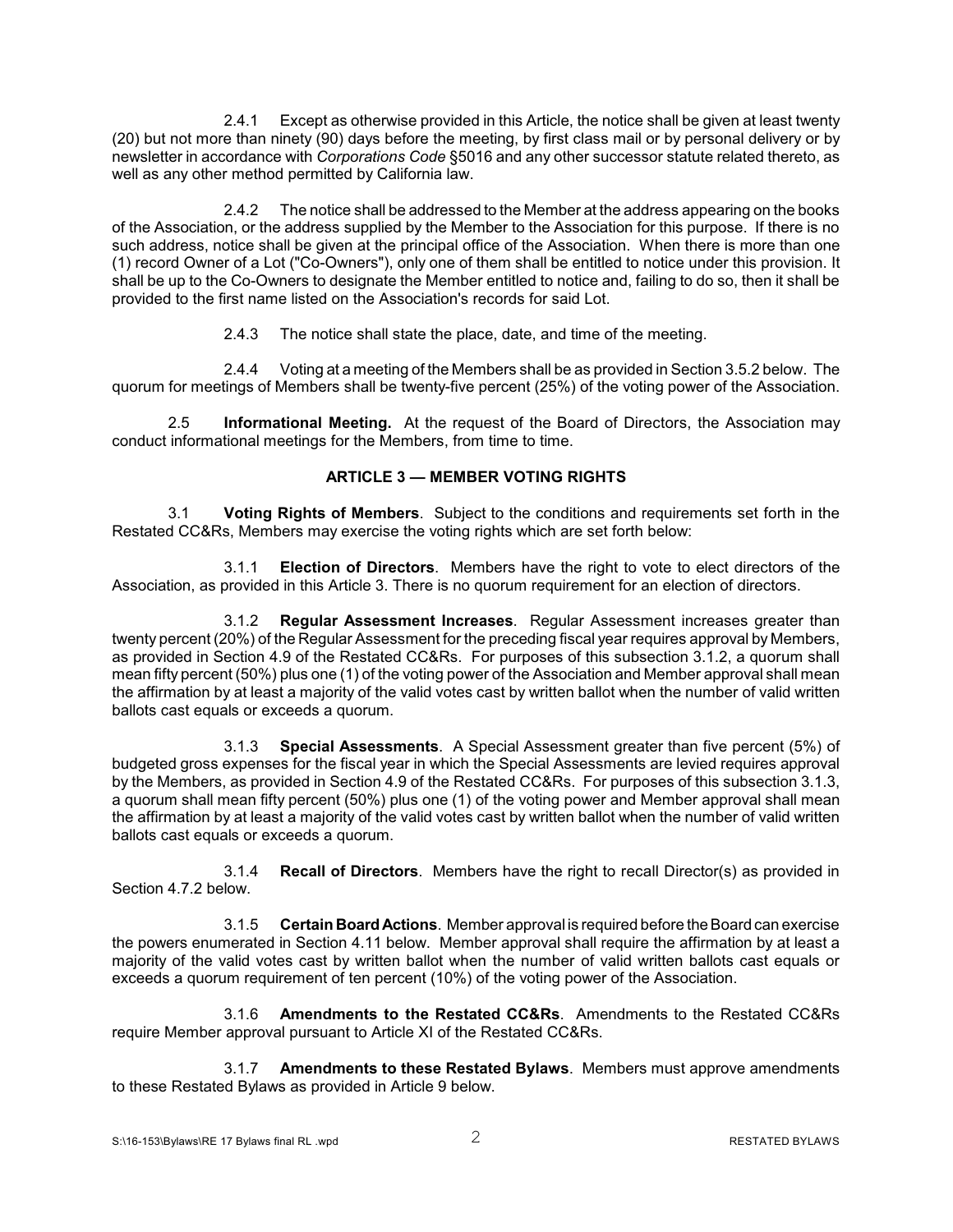3.1.8 **Other Matters**. Member approval for other matters shall require the affirmation by at least a majority of the valid votes cast by written ballot when the number of valid written ballots cast equals or exceeds a quorum requirement of ten percent (10%) of the voting power of the Association.

3.2 **Single Class of Membership**. The Association shall have one class of voting Membership comprised of Owners of Units/Lots.

#### 3.3 **Voting Eligibility**.

3.3.1 **Record Date**. Members of record are Owners holding a Membership as of the close of business on a record date established by the Board in advance, such date to be not more than sixty (60) days before the day on which the written ballots are mailed, notwithstanding any transfer of Membership after the record date. In the absence of Board action to establish a record date for written balloting, the record date shall be seven (7) business days before the date scheduled for mailing of the written ballots.

3.3.2 **Members in Good Standing.** Only Members in good standing shall be entitled to vote on any issue or matter presented to the Members for approval. In order to be in good standing, a Member must be current in the payment of all assessments levied against the Member's residential unit and not be subject to any suspension of voting privileges as a result of any disciplinary proceeding conducted in accordance with the Governing Documents. A Member's good standing shall be determined as of the record date established in accordance with Section 3.3.1 above. The Association shall not be obligated to conduct a hearing in order to suspend a Member's voting privileges on the basis of the nonpayment of assessments, although a delinquent Member shall be entitled to request such a hearing in accordance with these Restated Bylaws.

3.3.3 **Foreclosure**. Any mortgagee who acquires title to a Lot pursuant to a judgement of foreclosure or a trustee sale shall automatically become entitled to exercise all voting rights which the Owner of said Lot would otherwise have had.

3.3.4 **Assignment of Voting Rights**. The right to vote is not transferable or assignable, except in connection with the transfer of a Member's ownership interest in the Lot to which the Membership is appurtenant, including a transfer pursuant to a contract of sale. If an Owner has leased or rented the Owner's Lot, the Owner shall retain the right to vote as a Member.

#### 3.4 **One Lot, One Ballot**.

3.4.1 Ownership of a Lot includes a single vote for each issue on the ballot to be voted upon in the Association Election and one vote for each vacancy on the Association's Board of Directors. Lot co-owners are deemed to be one Member for voting purposes.

3.4.2 A vote cast by a Member of a multi-owner Lot will be deemed to have the approval of the other owners of that Lot. Only one ballot may be cast for each Lot. If more than one ballot is received, or if any ballot is contested in writing by another co-owner, no ballot will be counted.

#### 3.5 **Exercise of Vote**.

3.5.1 **By Written Ballot**. Written ballots are required for those issues described in Section 3.1 above. Unless otherwise indicated, such votes require a quorum of twenty-five percent (25%) of the voting power of the Association and must be accomplished as provided in Section 3.6 below.

3.5.2 **At Meetings of Members**. Voting at meetings of Members shall be limited to (i) advisory, non-binding votes to poll the Members in attendance with respect to a matter or issue of interest to the Association and its Members; or (ii) motions on procedural matters relating to the conduct of that meeting.

3.5.3 **Proxy Voting**. Proxy voting is permitted.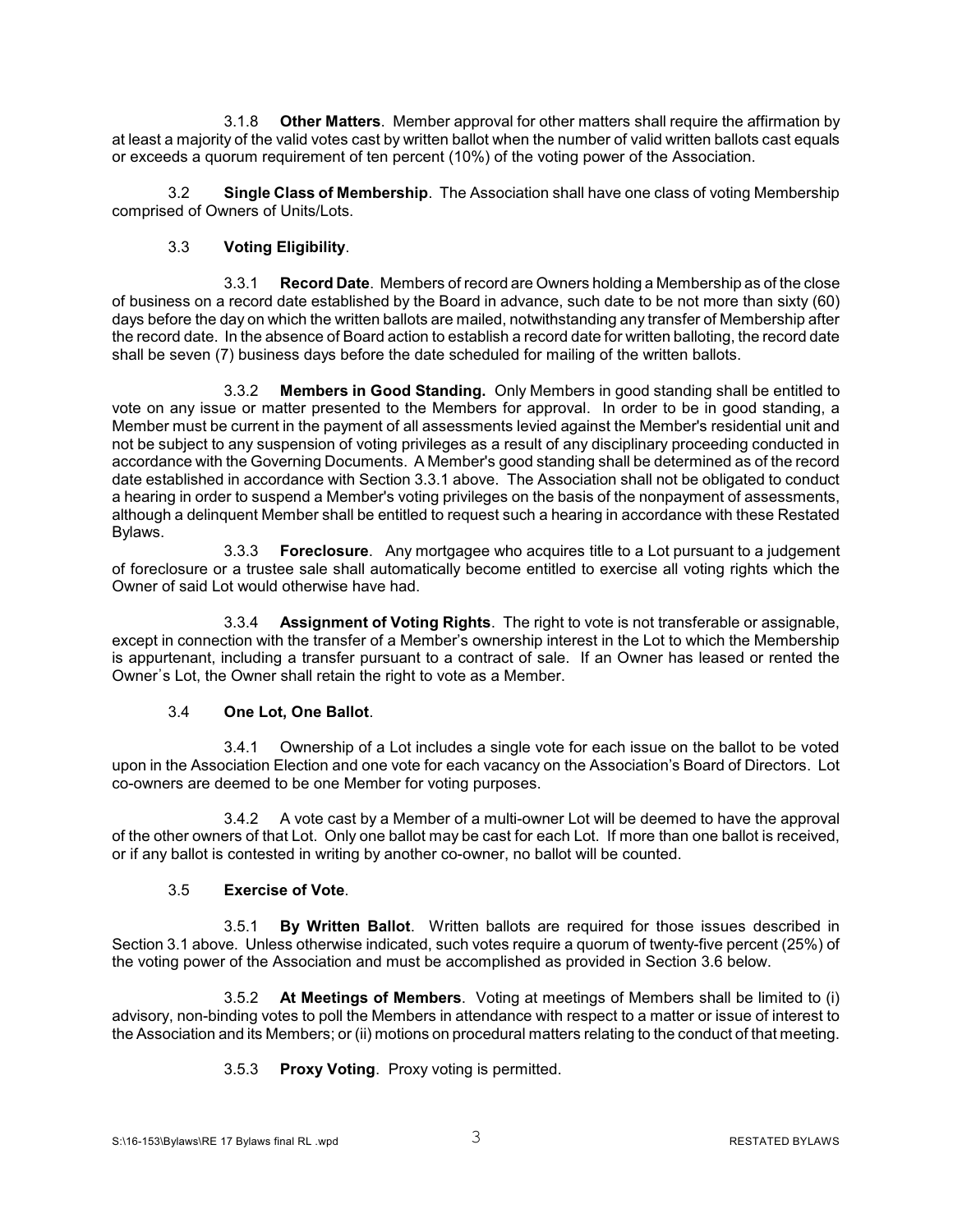3.5.4 **Cumulative Voting**. Cumulative voting is permitted for the election of directors.

#### 3.6 **Voting by Written Ballot**.

3.6.1 **Written Ballots**. Any matter or issue requiring the vote of the Members, including the election of directors, shall be by written ballot without the necessity of calling a meeting of the Members, so long as the procedures and requirements for action by written ballot set forth in this Section 3.6 are satisfied, as well as the election rules adopted by the Board of Directors from time to time.

3.6.2 **Ballot Schedule**. The Board shall issue the call for a written ballot vote and establish the mailing and due dates of the balloting period. Unless otherwise determined by the Board, the due date of ballots for the election of directors shall be 5:00 p.m. the day before the Annual Meeting.

3.6.3 **Distribution of Written Ballots**. Unless the Board reserves the right to extend the period for the return of ballots as provided in Section 3.6.5(b), below, written ballots shall be mailed (or delivered in any other manner permitted by California and Federal law) to all Members who are eligible to vote not more than ninety (90) days prior to the date and time the ballots are to be received to be counted, but no less than thirty (30) days prior to such date.

#### 3.6.4 **Requirements for Valid Member Action by Written Ballot**.

(a) For all matters other than election of directors, Member approval by written ballot shall only be valid if: (A) the number of votes cast by written ballot within the time established for return of the ballots equals or exceeds the quorum requirement specified in the Governing Documents, and (B) the number of affirmative valid votes cast during the prescribed balloting period equals or exceeds the number of affirmative votes required for approval.

(b) For Director elections, there is no quorum requirement. Members are entitled to cumulative voting for the election of Directors as more particularly identified in Section 4.4 below.

#### 3.6.5 **Content of Written Ballots and Information Materials**.

(a) **Ballots for Director Elections**. Written ballots used in any election of directors shall set forth the names of those nominees who have been certified by the Inspector(s) of Election as being Members in Good Standing. The written ballot shall specify the time and date by which the written ballot must be received by the Association in order to be counted.

(b) **Ballots for Other Matters**. The provisions of this Section 3.6.5(b) shall not apply to the election of directors. Any written ballot distributed to the Members to vote on any issue shall set forth the proposed action and provide an opportunity for the Member to specify approval or disapproval of the proposal. The written ballot shall indicate (A) the percentage of affirmative votes necessary to approve the measure submitted for membership approval and the number of responses needed to meet the quorum requirement for valid action, and (B) the date and time by which the written ballot must be received by the Association in order to be counted. The date fixed for the return of ballots may only be extended if the Association notifies the Members on the face of the written ballot or in the balloting materials originally sent to Members, that the Board is reserving the right to extend the balloting time period. In no event shall any extension or extensions exceed a total of one hundred twenty (120) additional days.

(c) **Information Materials**. The informationmaterials accompanying the ballots shall include voting instructions and such other information as may be prescribed by the Board.

(d) **Authenticating Ballots, and Lost (or Otherwise Unusable) Ballots**. The Board of Directors shall establish a procedure, which must be followed by the Inspector(s) of Elections, for authenticating the ballots cast by Members (such as a numbering system or other form of authentication), as well as a procedure which must be followed when a homeowner requests a replacement ballot for lost or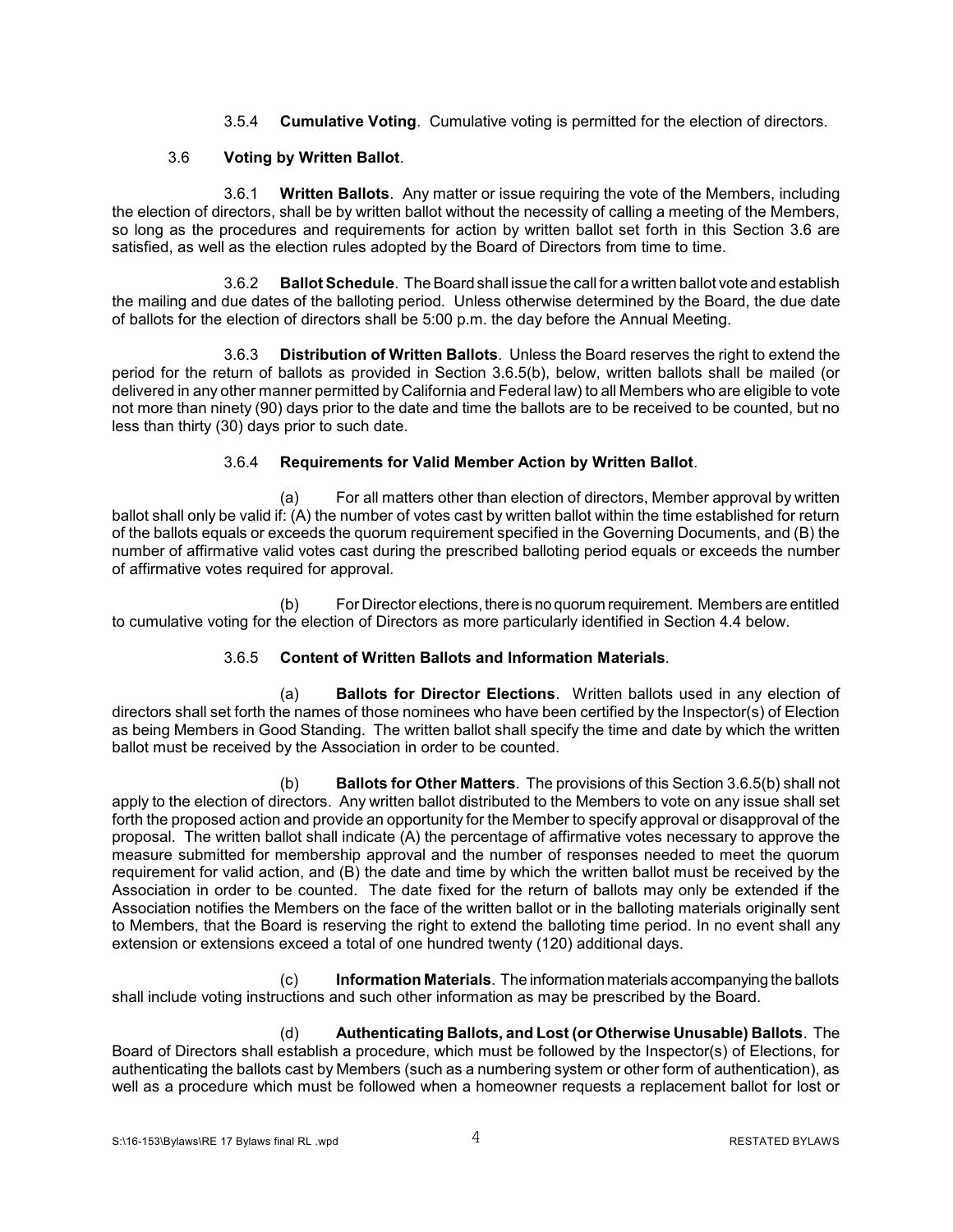otherwise unusable ballots. This section shall apply to all written ballots, whether for Board of Director elections or any other ballot distributed to the membership.

#### 3.6.6 **Balloting Procedures**.

(a) **Inspector(s) of Elections**. The Inspector(s) of Elections shall determine the eligibility of the voters and shall conduct and supervise the ballot process in accordance with California State law, these Restated Bylaws, the election rules and any resolutions by the Board of Directors. Any report or certificate made by the Inspector(s) of Elections shall be prima facie evidence of the facts therein.

(b) **Voting by Mail or Personal Delivery**. Any Member may return the written ballot by mail or personal delivery to the address set forth in the information materials for return of the ballots, and such written ballot must be received no later than the time and date indicated on the written ballot and/or in the accompanying information materials.

(c) **No Revocation of Written Ballot**. Once cast, a written ballot may not be

3.6.7 **Tabulation of Votes**. At the close of the balloting period, written ballots shall be tabulated by the Inspector(s) of Elections and his/her designees in public at a properly noticed open meeting of the Board of Directors or at a meeting of the membership.

3.6.8 **Notification of Results of Balloting Process**. Upon completion of the tabulation of ballots, the results shall be certified by the Inspector(s) of Elections to the Board and notification of the results shall be given to the Members as soon as practicable, except as may be otherwise provided in the Governing Documents. For ballots other than Board elections, if the number of valid ballots cast with respect to any matter is insufficient to satisfy the minimum quorum requirement for Member approval, the Board shall so notify the Members. The Inspector(s) of Elections' certification of the result of the balloting process shall be retained as permanent records of the Association.

3.6.9 **Storage of Ballots**. Following tabulation, all ballots, inclusive of election of directors shall be sealed and stored by the Inspector(s) of Election for one (1) year. Thereafter, the ballots shall be stored by the Association for an additional one (1) year, [after which the ballots themselves maybe destroyed.]

3.6.10 **Additional Procedures**. The Board may adopt such additional reasonable procedures as it deems necessary or appropriate to assure fairness in any balloting process.

#### **ARTICLE 4 — BOARD OF DIRECTORS**

4.1 **Number; Qualifications.** The affairs of this Association shall be managed and its duties and obligations performed by an elected Board of Directors, consisting of nine (9) persons. Members of the Board must be Members of the Association and meet all the eligibility requirements set forth in Section 4.3.

4.2 **Nomination.** Nominations for election to the Board of Directors may be made by any of the following:

4.2.1 A nominating committee appointed by the Board, provided the Board receives the committee's nomination or nominations at least fifty-five (55) days prior to the Annual Meeting of Members; or

4.2.2 A written self-nomination delivered to the Secretary of the Association at least fortyfive (45) days prior to the Annual Meeting. The written self-nomination shall identify the nominee, containing that person's written consent to serve as a Director and must meet the eligibility requirements identified in Section 4.3 below. In light of this self-nomination process, there shall be no nominations from the floor at any annual or special Member meeting; or

revoked.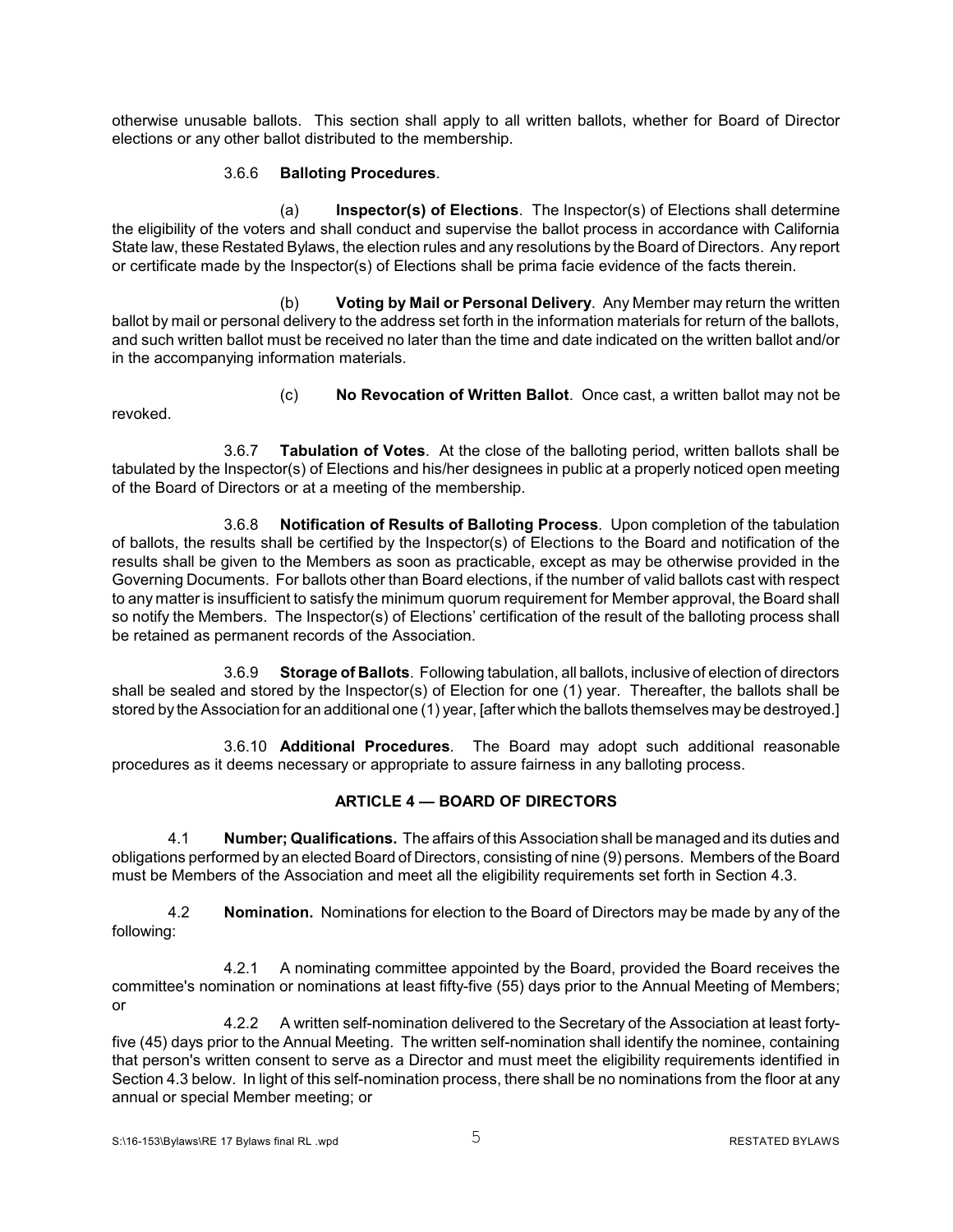4.2.3 The Board, which may make nominations at any time.

4.3 **Eligibility.** Candidates for nomination for election to the Board of Directors shall meet the following minimum standards in order to qualify to be a Board member:

4.3.1 Must be a member in good standing as that term is defined in Section 3.3.2 of these Restated Bylaws;

4.3.2 Own a minimum twenty-five percent (25%) interest in his/her Lot either as a fee simple Owner or, if ownership is in the form of a trust or business entity, a minimum twenty-five percent (25%) beneficial interest in the trust or business entity. The Board may establish rules, regulations, and procedures from time to time to assist the Nominating Committee in verifying this eligibility requirement of beneficial interests in trusts or business entities; and

4.3.3 Must be the only Member of the Residential Lot running for election to the Board of Directors and/or serving on the Board of Directors.

The Inspector(s) of Election shall verify that all candidates meet the eligibility standards set forth in this Section. However, any candidate determined by the Inspector(s) of Election to not meet the eligibility standards may appeal the Inspector(s) of Election's decision to the Board of Directors, but must do so in writing and no later than ten (10) days after the Inspector(s) of Election mails or delivers its ruling to the candidate.

4.4 **Annual Election.** The annual election of directors shall be conducted by secret ballot in accordance with *Civil Code* §5115 or any successor statute thereto, this Section 4.4 and Article 3. At each Annual Meeting of the Association, the Members shall fill, by election, all vacant positions on the Board. Except for uncontested director elections as enumerated in Section 4.4.1 below, the ballots shall be mailed by first class mail (or delivered in any other manner permitted by California and Federal law) to all Owners who are eligible to vote, at least thirty (30) days before the date of the Annual Meeting. All ballots for the election of directors must be received by 5:00 p.m. the day before the Annual Meeting in order to be counted. Any ballot received thereafter shall be invalid and shall not be counted. Each Owner shall be entitled to his/her/its respective voting rights for each Lot owned within the Project. In all director elections, cumulative voting will be allowed. Each Member entitled to vote in the election may cumulate his/her votes and give one candidate a number of votes equal to the number of directors to be elected, or distribute the Member's votes on the same principle among as many candidate's name or candidate's names as have been placed in nomination prior to voting and a Member has given notice at the meeting prior to the voting of the Member's intention to cumulate votes. If any one Member has given this notice, all Members may cumulate their votes for candidates in nomination. The results of the Board election shall be announced at the Annual Meeting. The nominees receiving the highest number of votes up to the number of directors to be elected shall be elected as directors and shall take office immediately following the Annual Meeting. In the event that there is a tie vote between those nominees who receive the lowest number of votes necessary to be elected, the tie shall be broken by a runoff election if the nominees themselves cannot mutually agree on who shall be elected.

The Board of Directors shall adopt rules, consistent with the rule change procedure identified in Section 3.5.2 of the Restated CC&Rs, to provide for a fair campaign process, balloting, tallying of election results, storage of election materials and selection of election inspector(s), all in accordance with *Civil Code* §5105 or any successor statute thereto. The results of the Board election shall be announced at the Annual Meeting.

4.4.1 Notwithstanding anything in these Restated Bylaws to the contrary (and in light of the substantial cost of conducting an annual election of directors), in the event the number of nominees is equal to or less than the number of vacant positions on the Board that are up for election ("Uncontested Director Election"), then the Inspector(s) of Elections shall declare (at the next regularly scheduled Board of Directors meeting after the close of nominations) an Uncontested Director Election and such nominees will be elected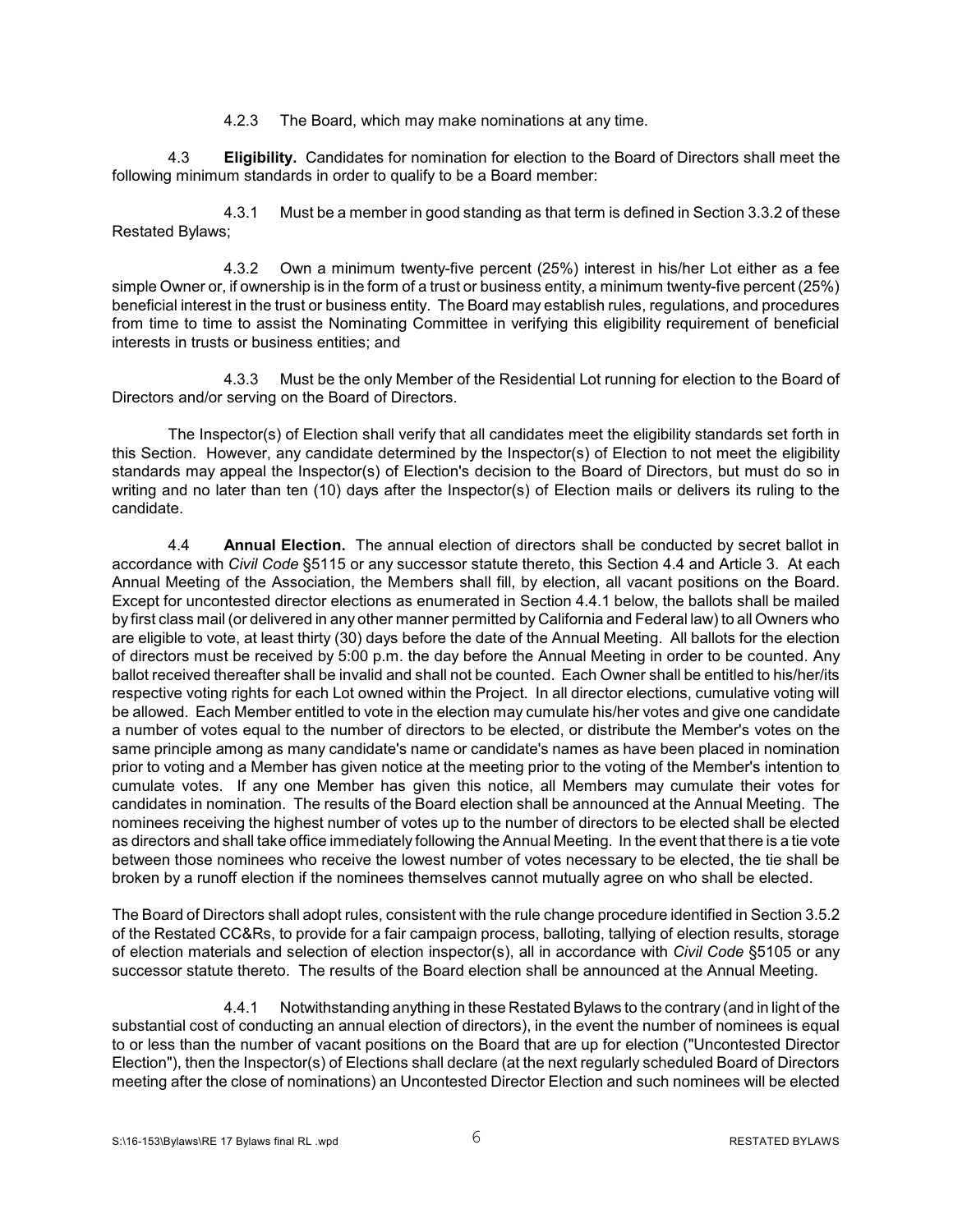without any balloting, as such balloting is described in Section 4.4 above. The Inspector(s) of Elections will announce and declare such nominees in the Uncontested Director Election elected at the Annual Meeting and they shall take their seats immediately thereafter. Furthermore, at any Uncontested Director Election, the membership shall have deemed to have elected to apply any excess operating funds to the following year's assessments to avoid negative tax consequences (to the extent there are any excess operating funds). Moreover, in light of the fact that Annual Meetings are informational and that no Member action can be taken at an Annual Meeting, there shall be no need for Members to approve the minutes of any Annual Meeting; as such, the Association shall provide the membership with the minutes of the last Annual Meeting with the documentation distributed to the membership with the annual budget report.

4.5 **Special Election.** In the case of a special election called to fill a vacancy caused by a removal of a director(s) by the Owners, all ballots for election of directors must be received by 5:00 p.m. the day before the Board meeting which has been scheduled to count the ballots. The distribution and receipt of ballots, as well as the voting, tie-breaking and announcement of results for special election shall be handled in the same manner as provided for in Elections.

4.6 **Term.** Except as provided for in Section 4.8 herein each Board member shall serve for a three (3) year term on a staggered basis, with directors elected each year at the Annual Meeting. Each director shall hold office until the election of his/her successor or until the director's death, resignation, removal, or judicial adjudication of mental incompetence.

4.7 **Removal.** Directors may be removed as follows:

4.7.1 The Board on a majority vote of at least three directors may declare vacant the office of a director on the occurrence of any of the following events:

(a) The director is declared of unsound mind by a final order of Court;

(b) The director is convicted of a felony; or

(c) The director has failed to attend three (3) regular meetings of the Board in any twelve-month period; or

(d) The director has become delinquent in the payment of any assessment for a period in excess of forty-five (45) days. In this regard, the director who is delinquent for over forty-five (45) days shall be given a minimum of fifteen (15) days' written notice to pay any such delinquency, and only upon the failure of such director to pay such delinquency shall the Board declare vacant the office of such director.

(e) The director fails to meet the eligibility requirements set forth in Section 4.3 of these Restated Bylaws.

4.7.2 One (1) or more directors may be removed from office by Members prior to the expiration of the director's terms by the following procedure. Members may present a petition to any officer of the Board, signed by twenty percent (20%) of the voting power of the Association calling for a vote of the Members to recall one or more directors ("Recall Ballot Measure"). Upon receipt of a petition, the Board shall immediately require the Inspector(s) of Elections to validate the signatures as soon as possible. Upon validation by the Inspector(s) of Election that at least twenty percent (20%) of the voting power of the Association did sign the petition, the Board shall mail the Recall Ballot Measure materials to the membership within twenty (20) days of receiving the petition. The date upon which the ballots must be returned shall be no less than thirty-five (35) days and no more than ninety (90) days from the date the petition was received and must, at a minimum, provide for a return date that is at least thirty (30) days from the date of mailing. A director shall be immediately removed if a majority of valid votes approve removal of that director's Recall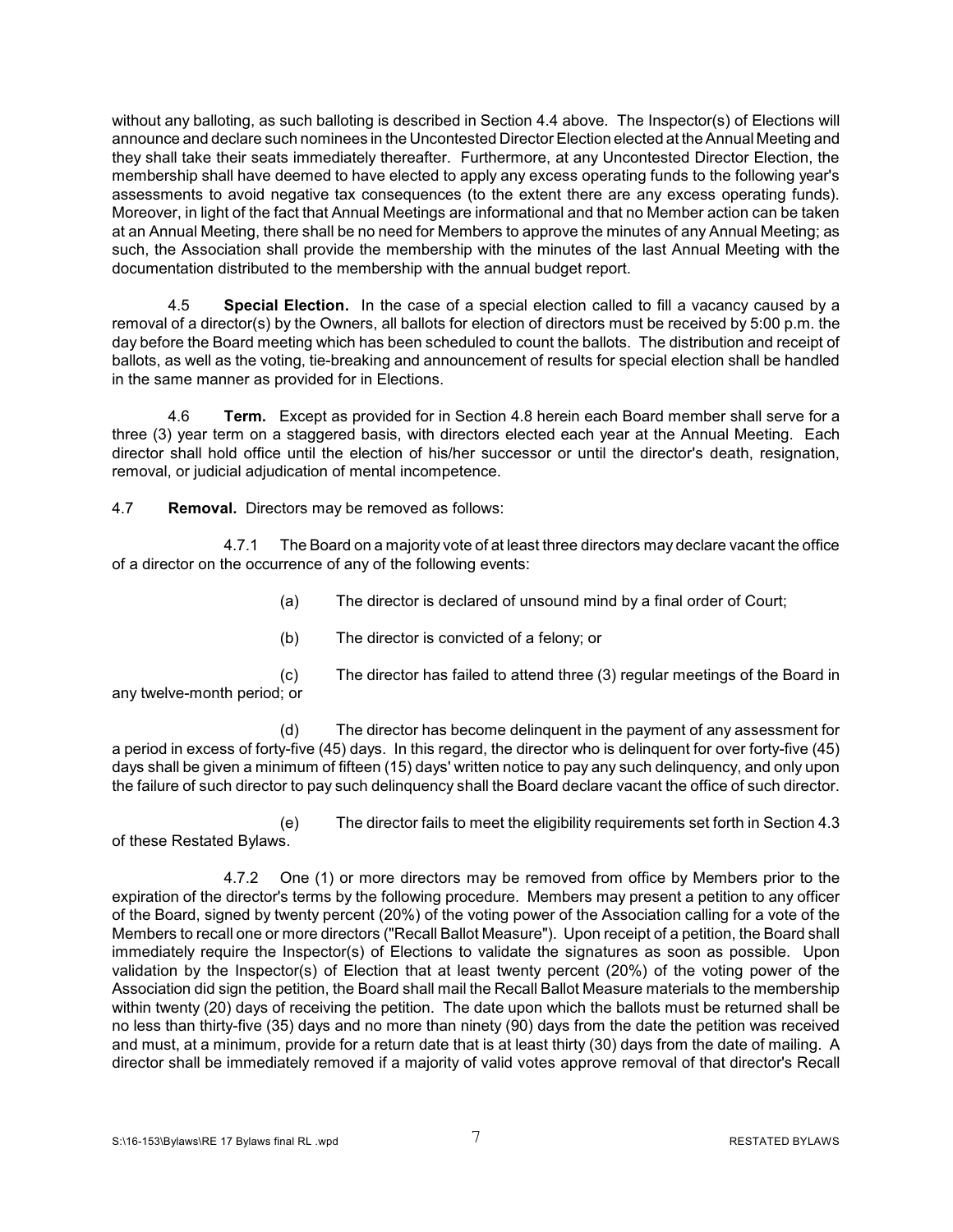Ballot Measure. The quorum for the recall vote shall be fifty percent plus one (50% + 1) of the voting power of the Association.

4.8 **Filling Vacancies.** Except for vacancies created by removal of a Board member by the Owners pursuant to Section 4.7.2 of these Bylaws, the vacancy shall be filled by a vote of a majority of the remaining directors, even though they may constitute less than a quorum. Each person so selected shall fill the balance of the unexpired term. Vacancies created by removal of a Board member by the Owners pursuant to Section 4.7.2 of these Bylaws shall be filled consistent with the special election requirements set forth in Section 4.5 herein.

4.9 **Compensation.** No director shall receive any compensation for any service he or she may render to the Association; provided, however, that a director may be reimbursed for actual out of pocket expenses incurred by the director in the performance of his or her duties.

4.10 **Powers and Duties.** The Board shall exercise for the Association all powers and duties vested in or delegated to the Board or the Association by the Governing Documents and the California *Corporations Code* governing nonprofit mutual benefit corporations. Said powers and duties shall be subject to the limitations of the Governing Documents, and shall include, but not be limited to, the following:

4.10.1 Formulating Rules and Regulations for the use and operation of the Lots, the Common Area, common facilities and facilities owned or controlled by the Association;

4.10.2 Enforcing the applicable provisions of the Governing Documents and any other instruments governing the ownership, management, and control of the Project;

4.10.3 Initiating and executing disciplinary proceedings against Members for violations of provisions of the Governing Documents in accordance with procedures set forth in Section 4.14 herein;

4.10.4 Paying taxes and assessments that are, or could become, a lien on all or a portion of the Common Area;

4.10.5 Fixing and establishing the fiscal year for the Association, including the power to modify the fiscal year;

4.10.6 Contracting for casualty, liability, and other insurance on behalf of the Association;

4.10.7 Contracting for goods and services for the Common Area facilities, and interests of the Association, subject to the limitations set forth in Section 4.11 herein;

4.10.8 Borrowing money, incurring indebtedness and executing promissory notes or other evidences of debt for the Association, provided, however, that no action of the Board shall be taken that will cause a deed of trust or mortgage to be placed on any of the common areas of the Association without the approval of a majority of a quorum of the Owners;

4.10.9 Creating committees pursuant to resolutions adopted by a majority of the Board; provided that if a committee will exercise any power or authority of the Board, it shall consist of two (2) or more directors to serve at the pleasure of the Board (such committees with delegated Board power must consist solely of Board members). No directors need serve on any committee which does not exercise any power or authority of the Board (*e.g.*, social committees);

4.10.10 Delegating its authority, duties, and responsibilities to its officers, employees, committees, or agents, including a general manager, property manager, or professional management agent. The term of any agreement with a manager shall not exceed one (1) year, renewable by agreement of the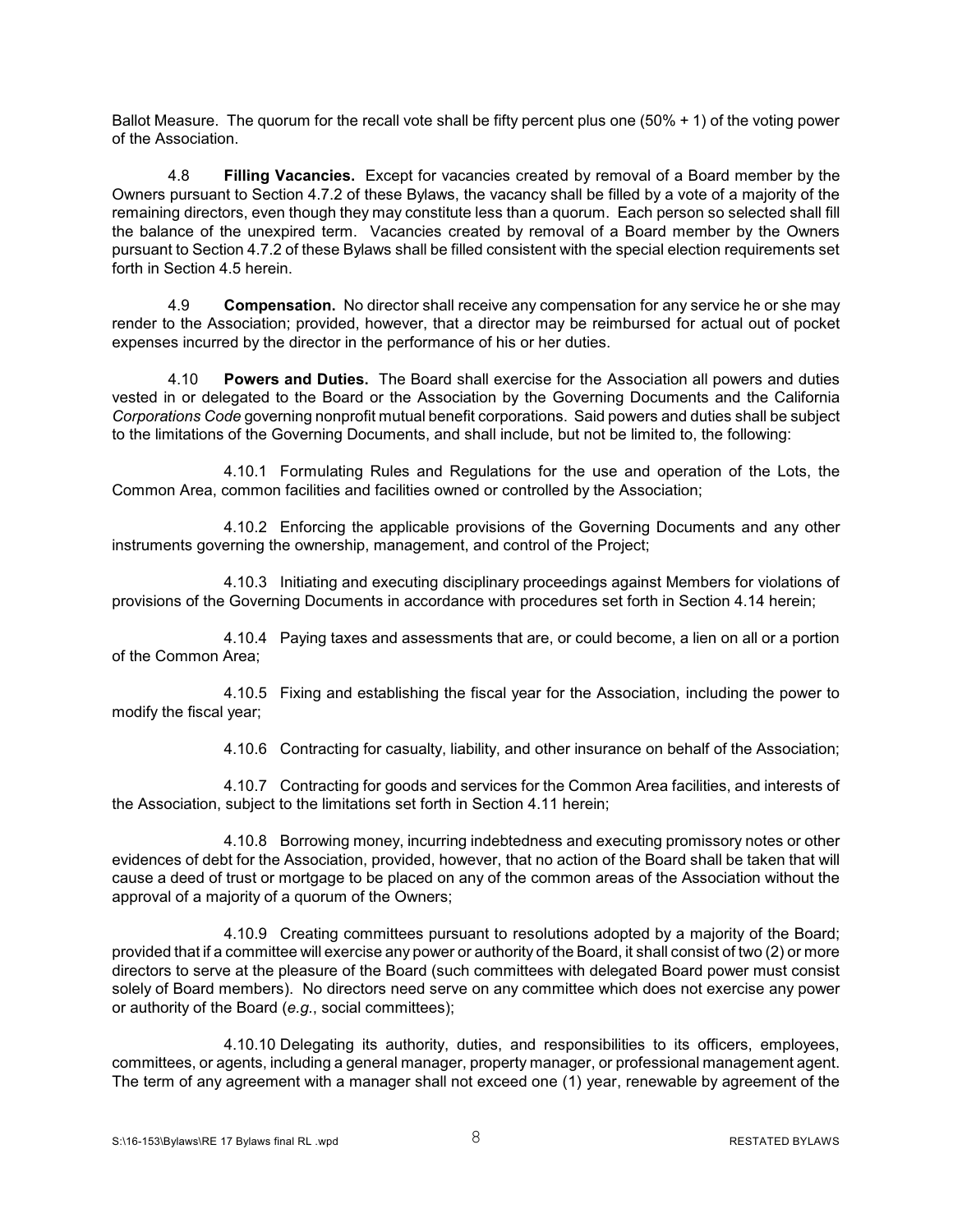parties for successive one (1) year periods, and shall provide for termination by either party for cause on thirty (30) days' written notice, or without cause and without payment of a termination fee or penalty on ninety (90) days' or less written notice;

4.10.11 Authorizing the withdrawal of monies from the Association's reserve accounts, upon the signatures of two (2) directors;

4.10.12 Entering any Lot to perform necessary construction, maintenance, inspection for compliance with the Governing Documents, and/or emergency repair work for the benefit of the Common Area, Association Property, or the Members in the aggregate;

4.10.13 Filling vacancies on the Board, except for a vacancy created by the removal of a director by Members;

4.10.14 Extending the time for return of ballots pursuant to Section 3.6.5(b) herein, by majority approval of the Board; and

4.10.15 Providing anyOwner with the following documents within ten (10) days of the mailing or delivery of a written request therefor and receipt of the costs to prepare and reproduce said documents:

- (a) A copy of the Governing Documents;
- (b) A copy of the most recent financial statement;

(c) A written statement from an authorized representative of the Association specifying (i) the amount of the Association's current Regular, Special, and/or other assessments and fees; (ii) the amount of any assessments levied on the Owner's Lot that are unpaid on the date of the statement; and (iii) the amount of late charges, interest, and costs of collection that, as of the date of the statement, are or may be made a lien on the Owner's Lot pursuant to the Restated CC&Rs;

(d) A statement noting anychange in theAssociation's current assessments and fees which have been approved by the Board, but which have not become due and payable as of the date disclosure is provided pursuant to this Section.

4.11 **Limitation on Powers.** Notwithstanding the provisions of Section 4.10, the Board shall be prohibited from taking any of the following actions, except with the Member approval via a ballot measure pursuant to 3.1.5 of these Restated Bylaws:

4.11.1 Entering into a contract to furnish goods or services for the Common Area or the Association Property for a term longer than one (1) year except the Board of Directors may do any of the following without membership approval:

(a) A contract with a public utility if the rates charged are regulated by the Public Utilities Commission, provided that the term shall not exceed the shortest term for which the utility will contract at the regulated rate;

(b) Prepaid casualty and/or liability insurance of not more than three (3) years duration, provided that the policy provides for short rate cancellation by the insured;

(c) Agreements for cable television and/or internet services and equipment not exceeding five (5) years in duration;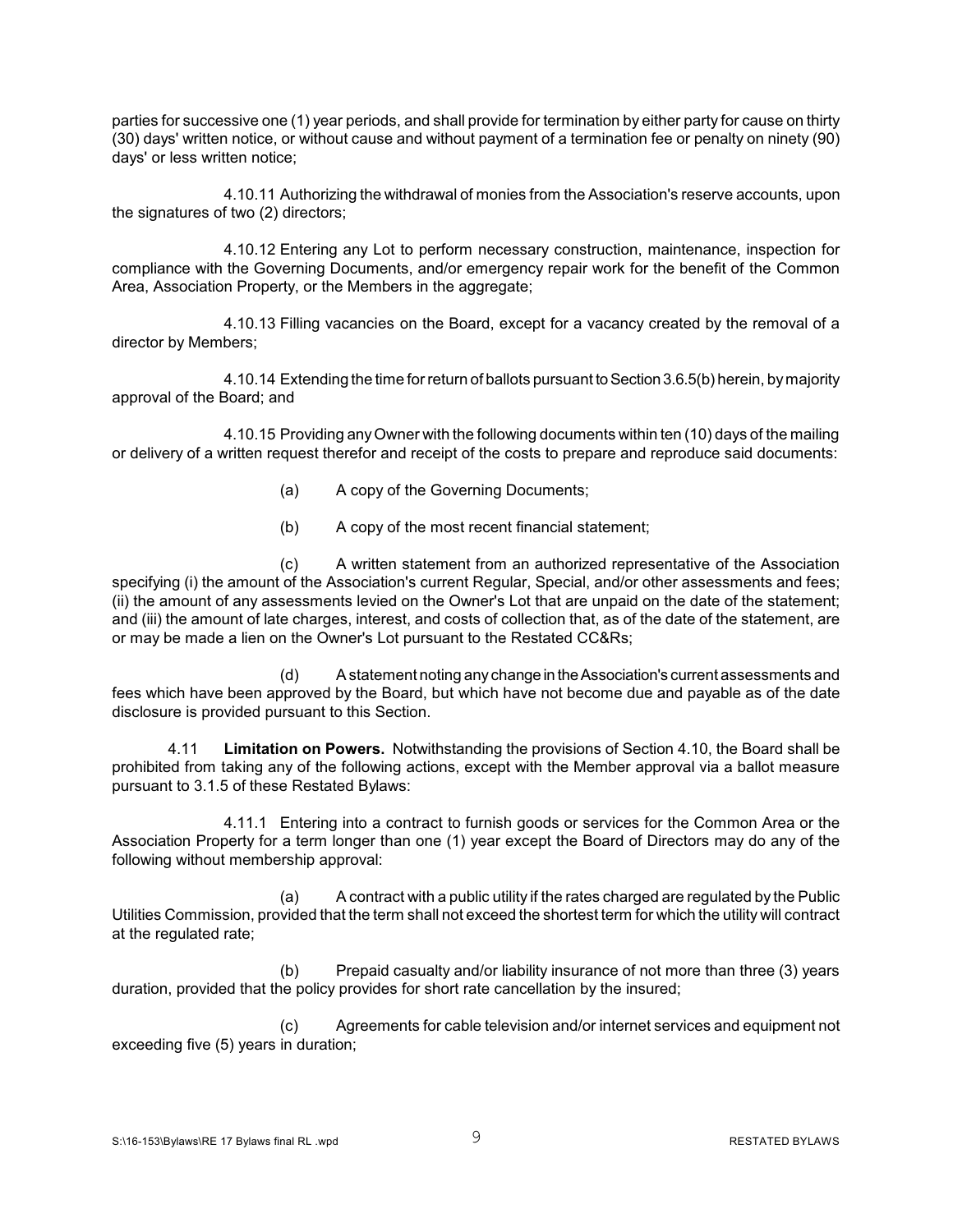(d) Agreements for the sale or lease of computer, copiers, phone or other office equipment and vehicles not exceeding five (5) years' duration; and

(e) Agreements for trash pick up and other trash services not exceeding five (5) years in duration.

(f) A contract for a term not to exceed three (3) years that is terminable by the Association without cost, penalty or other obligation upon not more than ninety (90) days' written notice of termination to the other party.

4.11.2 Incurring aggregate expenditures for newcapital improvements to the Common Area (that otherwise did not exist previously) in any fiscal year in excess of ten percent (10%) of the gross budgeted expenses of the Association for that fiscal year. This section shall not limit expenditures for repair, maintenance and replacement of reserve line items;

4.11.3 Selling during any fiscal year property of the Association having an aggregate fair market value in excess of twenty percent (20%) of the gross budgeted expenses of the Association for that fiscal year; or

4.11.4 Filling a vacancy on the Board created by the removal of a director by the Members.

4.12 **Financial Documentation; Preparation, Reporting and Review Responsibilities.** With regard to the preparation, reporting and review of the Association's financial documentation, the Board shall have the following responsibilities:

4.12.1 Preparing an annual budget report for each fiscal year and distributing a copy thereof to each Owner not less than thirty (30) and not more than ninety (90) days prior to the beginning of the fiscal year, unless California law provides a different time line, in which case the statute shall control.

(a) The estimated revenue and expenses on an accrual basis;

(b) A summaryof the Association's reserves based upon the most recent review or study conducted pursuant to Section 5565 of the California *Civil Code*, based only on assets held in cash or cash equivalents, which shall be printed in bold type and include all of the following:

(i) The current estimated replacement cost, estimated remaining life, and estimated useful life of each major component;

(ii) As of the end of the fiscal year for which the study is prepared: (1) the current estimate of the amount of cash reserves necessary to repair, replace, restore, or maintain the major components, and (2) the current amount of accumulated cash reserves actually set aside to repair, replace, restore, or maintain those major components;

(iii) The percentage that the amount determined for purposes of clause (2) of subparagraph (ii), above, is of the amount determined for purposes of clause (1) of subparagraph (ii), above; and

(iv) The current deficiency in reserve funding expressed on a per unit

basis.

The summary of the Association's reserves disclosed pursuant to this Section shall not be admissible in evidence to show improper financial management of the Association, provided that other relevant and competent evidence of the financial condition of the Association is not made inadmissible by this provision;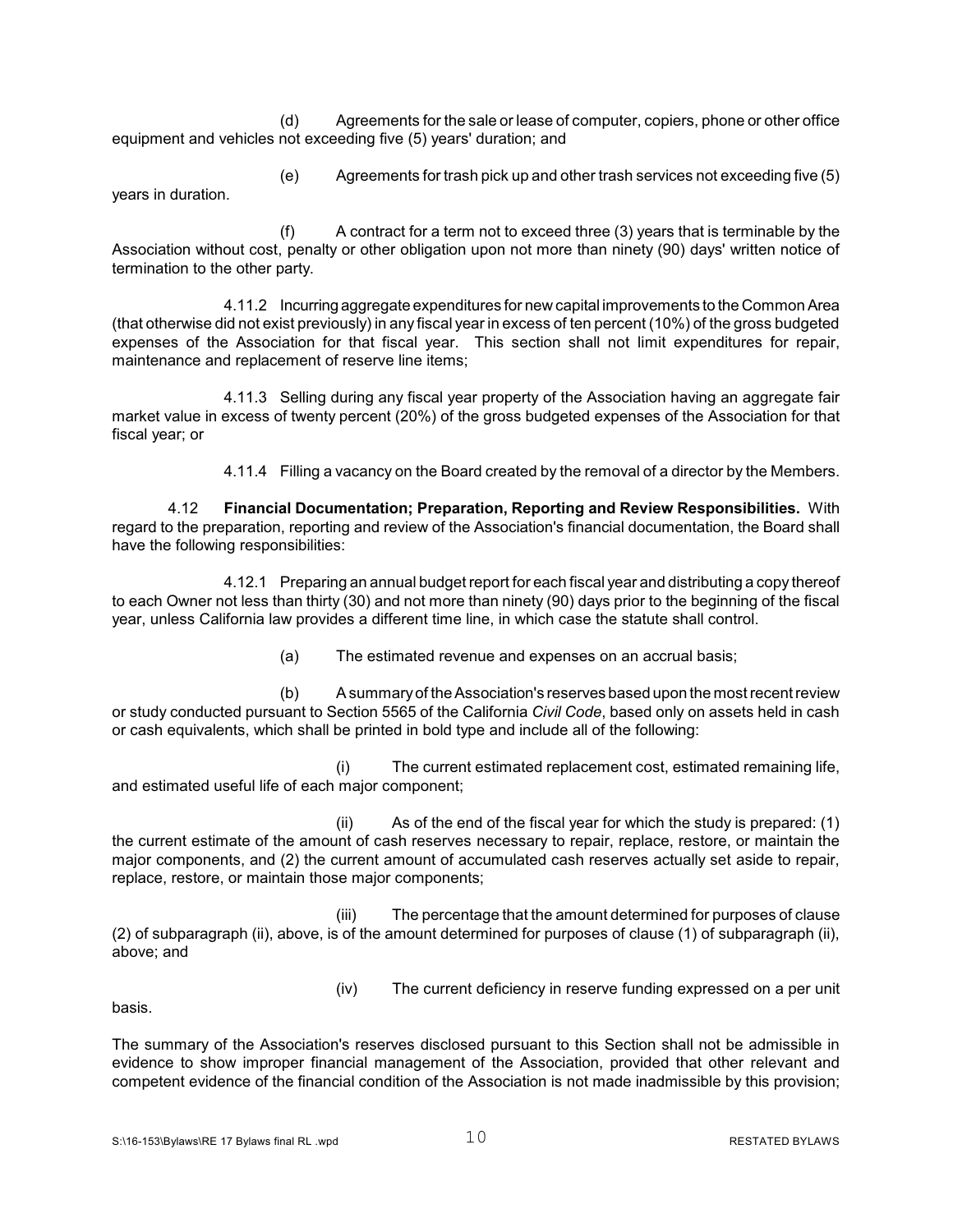(c) A statement as to all of the following:

(i) Whether the Board, consistent with the reserve funding plan, has determined or anticipates that the levy of one or more Special Assessments will be required to repair, replace, or restore any major component or to provide adequate reserves therefor. If so, the statement shall also set out the estimated amount, commencement date and duration of the assessment;

(ii) The mechanism or mechanisms by which the Board will fund reserves to repair or replace major components, including assessments, borrowing, use or other assets, deferral of selected replacement or repairs, or alternative mechanisms;

(iii) Whether the Board of Directors of the Association has determined to defer or not undertake repairs or replacement of any major component with a remaining life of thirty (30) years or less, including a justification for the deferral or decision not to undertake the repairs or replacement; and

(iv) WhethertheAssociation has anyoutstanding loans withinan original term of more than one (1) year, including the payee, interest rate, amount outstanding, annual payment and when the loan is scheduled to be retired.

(d) A general statement addressing the procedures used for the calculation and establishment of those reserves to defray the future repair, replacement, or additions to those major components that the Association is obligated to maintain, or other components identified by the Board. The report shall include, but need not be limited to, reserve calculations made using the formula described in Paragraph 4 of subsection (b) of *Civil Code* §5570, and may not assume a rate of return on cash reserves in excess of two percent (2%) above the discount rate published by the Federal Reserve Bank of San Francisco at the time the calculation was made.

(e) In lieu of the distribution of the annual budget report, the Board may elect to distribute a summary of the statement to each Owner with a written notice that the statement is available at the business office of the Association or designated location and that copies will be provided upon written request and at the expense of the Association. The Association shall provide the copy to the Owner within five (5) working days of the receipt of the Owner's written request.

4.12.2 Preparing and distributing an annual report, within one hundred twenty (120) days after the close of each fiscal year, consisting of the following:

- (a) A balance sheet as of the end of the fiscal year;
- (b) An operating (income and expense) statement for the fiscal year;
- (c) A statement of changes in financial position for the fiscal year; and

(d) For any fiscal year in which the gross income to the Association exceeds \$75,000.00, a copy of the review or audit, if applicable, of the annual financial statement prepared in accordance with generally accepted accounting principles by a licensee of the California State Board of Accountancy. If this report is not prepared by an independent accountant, it shall be accompanied by the certificate of an authorized officer of the Association that the statement was prepared without independent audit or review from the books and records of the Association.

4.12.3 Within 30 to 90 days before the end of its fiscal year, the board shall distribute an annual policy statement that provides the members with information about association policies. The annual policy statement shall include all of the following information: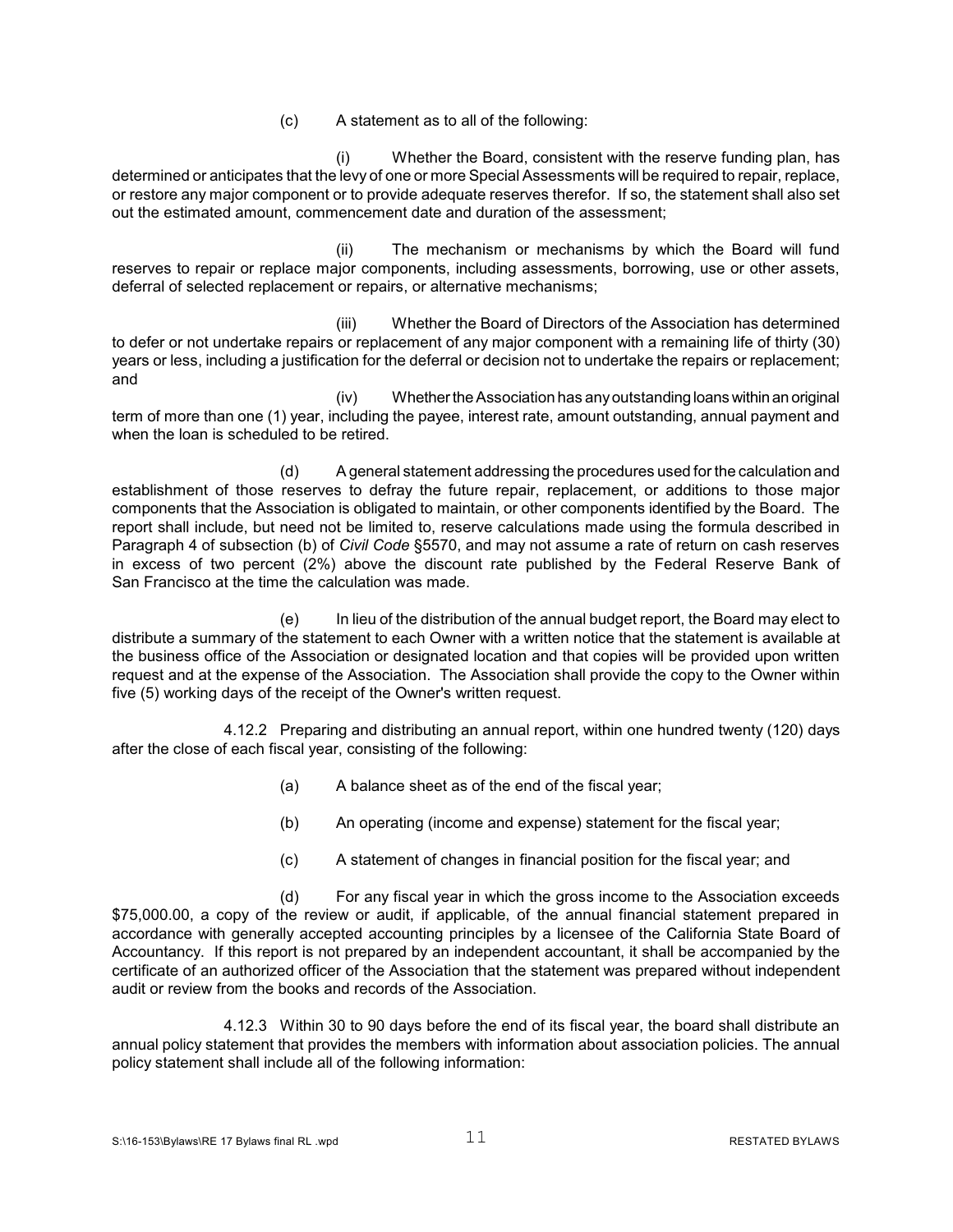(a) The name and address of the person designated to receive official communications to the association;

(b) A statement explaining that a member may submit a request to have notices sent to up to two different specified addresses;

(c) The location, if any, designated for posting of a general notice;

- (d) Notice of a member's option to receive general notices byindividual delivery;
- (e) Notice of a member's right to receive copies of meeting minutes;
- (f) The statement of assessment collection policies;

(g) A statement describing the association's policies and practices in enforcing lien rights or other legal remedies for default in the payment of assessments;

(h) A statement describing the association's discipline policy, if any, including any schedule of penalties for violations of the governing documents;

(i) A summary of dispute resolution procedures;

(j) A summary of any requirements for association approval of a physical change to a Residential Unit/Lot;

(k) The mailing address for overnight payment of assessments; and

(l) Any other information that is required by law or the governing documents or that the board determines to be appropriate for inclusion.

The annual policy statement shall be made available to the members pursuant to *Civil Code* Section 5320.

4.12.4 Causing to be conducted at least once every three (3) years a reasonably competent and diligent visual inspection of the accessible areas of the major components which the Association is obligated to repair, replace, restore, or maintain as part of a study of the reserve account requirements of the Community. The Board shall review this study annually and shall consider and implement necessary adjustments to the Board's analysis of the reserve account requirements as a result of that review. This study shall, at a minimum, include:

(a) Identification of the major components which the Association is obligated to repair, replace, restore or maintain which, as of the date of the study, have a remaining useful life of less than thirty (30) years;

(b) Identification of the probable remaining useful life of the components identified in (a), above, as of the date of the study;

(c) An estimate of the cost of repair, replacement, restoration or maintenance of the components identified in (a), above, during and at the end of their useful life;

(d) An estimate of the total annual contribution necessary to defray the cost to repair, replace, restore or maintain the components identified in (a), above, during and at the end of their useful life, after subtracting total reserve funds as of the date of the study; and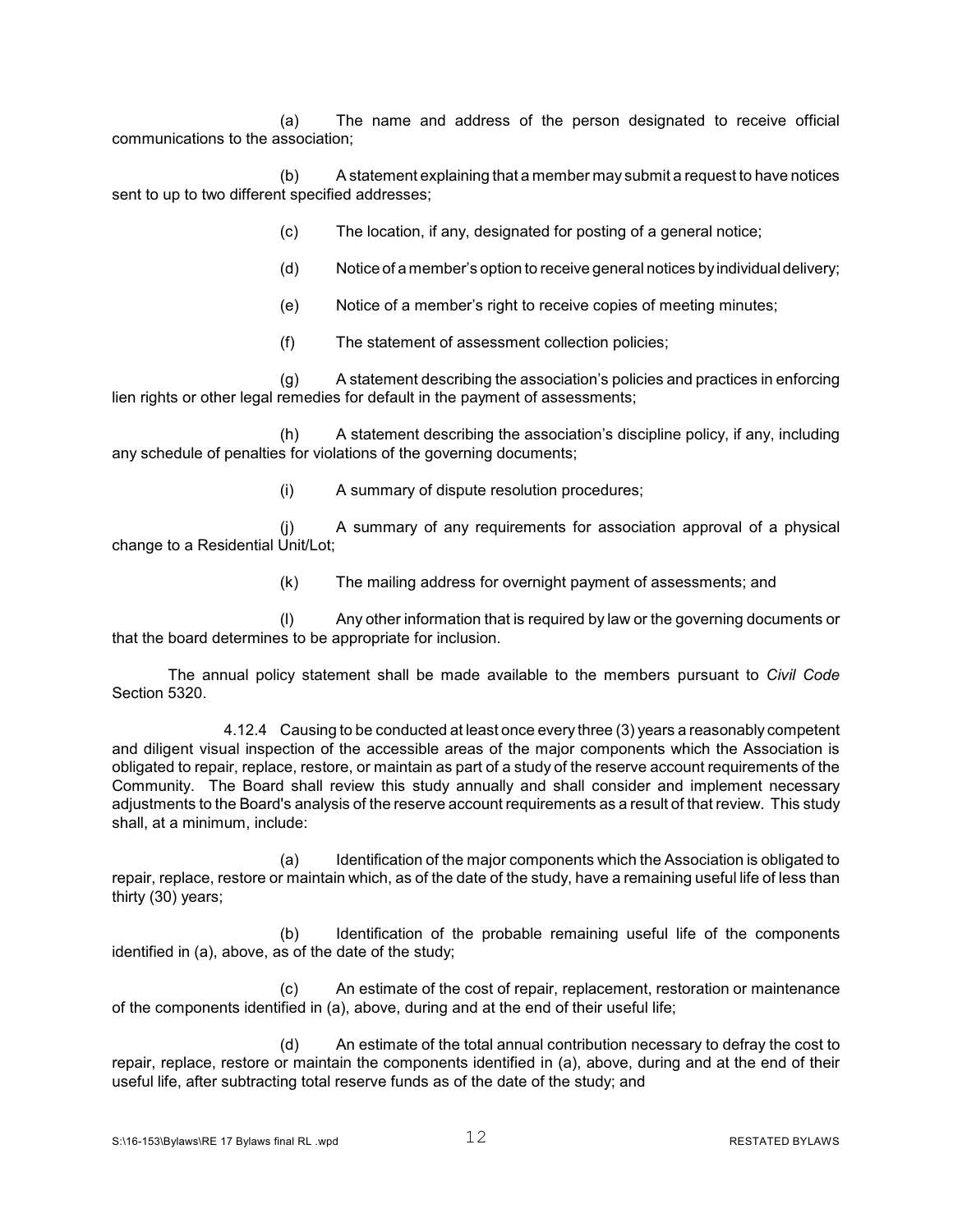(e) A reserve funding plan that indicates how the Association plans to fund the contribution identified in Section 4.12.4(d) above, to meet the Association's obligation for the repair and replacement of all major components with an expected remaining life of thirty (30) years or less, not including those components that the Board has determined will not be replaced or repaired. The plan shall include a schedule of the date and amount of any change in regular or special assessments that would be needed to sufficiently fund the reserve funding plan. The plan shall be adopted by the Board at an open meeting before the membership of the Association. If the Board of Directors determines that an assessment increase is necessary to fund the reserve funding plan, any increase shall be approved in a separate action of the Board that is consistent with the procedure described in *Civil Code* §5605 (or any successor statute thereto).

As used herein, the term "reserve account requirements" means the estimated funds which the Board has determined are required to be available at a specified point in time to repair, replace, or restore those major components which the Association is obligated to maintain; and

4.12.5 Reviewing the following on at least a quarterly basis:

Association;

(a) A current reconciliation of the operating and reserve accounts of the

(b) The actual reserve revenues and expenses for the current year to date compared to the budget for the current year;

of the Association; and

(c) An income and expense statement for the operating and reserve accounts

(d) The most current account statements prepared by the financial institution where the Association has its operating and reserve accounts.

4.12.6 Distributing a summary of the Association's property, general liability and fidelity insurance policies, which shall be distributed not less than thirty (30) nor more than ninety (90) days preceding the beginning of the Association's fiscal year, that includes all of the following information:

- (a) The name of the insurer;
- (b) The type of insurance;
- (c) The policy limits of the insurance; and
- (d) The amount of deductibles, if any.

4.12.7 Notifying its Members, as soon as reasonably practicable, by first-class mail if any of the policies described in paragraph 4.12.6 have lapsed, been canceled and are not immediately renewed, restored, or replaced, or if there is a significant change, such as a reduction in coverage or limits or an increase in the deductible, as to any of those policies. If the Association receives any notice of nonrenewal of a policy described in paragraph 4.12.6, the Association shall immediately notify its Members if replacement coverage will not be in effect by the date the existing coverage will lapse. To the extent that any of the information required to be disclosed pursuant to paragraph 4.12.6, is specified in the insurance policy declaration page, the Association may meet its obligation to disclose that information by making copies of that page and distributing it to all of its Members. The summary distributed pursuant to paragraph 4.12.6 shall contain, in at least 10-point boldface type, the following statement: "This summary of the Association's policies of insurance provides only certain information, as required by subdivision (e) of §5300 of the *Civil Code*, and should not be considered a substitute for the complete policy terms and conditions contained in the actual policies of insurance. Any Association Member may, upon request and provision of reasonable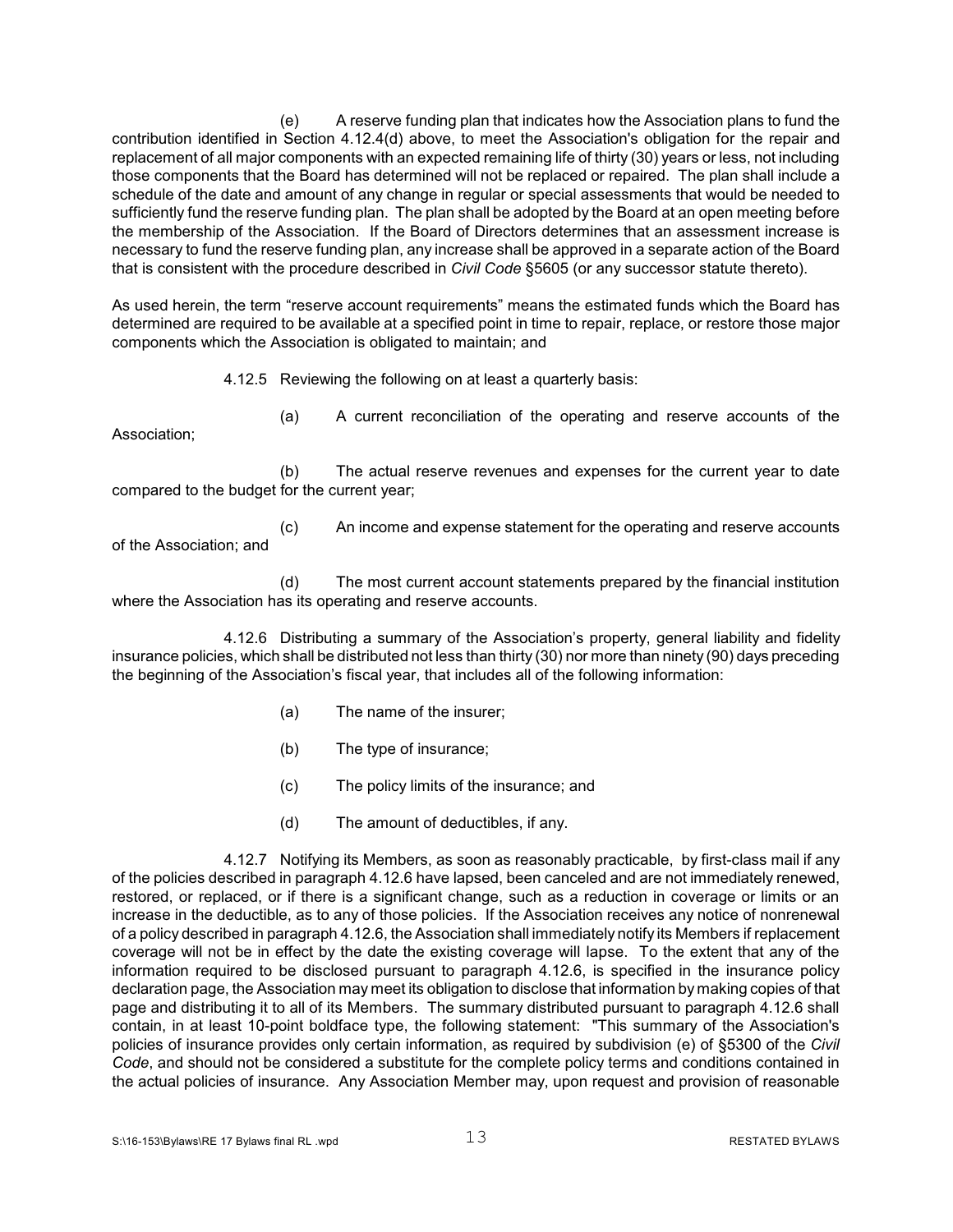notice, review the Association's insurance policies and, upon request and payment of reasonable duplication charges, obtain copies of those policies. Although the Association maintains the policies of insurance specified in this summary, the Association's policies of insurance may not cover your property, including personal property or, real property improvements to or around your dwelling, or personal injuries or other losses that occur within or around your dwelling. Even if a loss is covered, you may nevertheless be responsible for paying all or a portion of any deductible that applies. Association Members should consult with their individual insurance broker or agent for appropriate additional coverage."

4.12.8 Notifying the Members of the Association, in writing, at the time that the annual budget report required in *Civil Code* Section 5300 is distributed, or at the time of any general mailing to the entire membership of the association, of their right to have copies of the minutes of meetings of the Board of Directors, and how and where those minutes may be obtained.

4.13 **Expending Reserve Funds.** The Board may not expend funds designated as reserve funds for any purpose other than the repair, restoration, replacement or maintenance of, or litigation involving the repair, restoration, replacement or maintenance of, major components which the Association is obligated to repair, restore, replace, or maintain and for which the reserve fund was established.

The foregoing notwithstanding, the Board may reallocate monies in the reserve account for different specific line items of major components which the Association is obligated to repair, restore, replace, or maintain, as long as said reallocation is based upon a written finding by the Board of Directors, which explains the reason for the reallocation and includes the opinion(s) of professionals and/or experts confirming the need for the reallocation.

Additionally, notwithstanding the above, the Board may authorize the temporary transfer of money from a reserve fund to the Association's general operating fund to meet short-term cash-flow requirements or other expenses, if the Board has provided notice of intent to consider the transfer in a notice of meeting, which shall be provided as specified in *Civil Code* §4920. The notice shall include the reasons the transfer is needed, some of the options for repayment, and whether a special assessment may be considered. If the Board authorizes the transfer, the Board shall issue a written finding, recorded in the Board's minutes, explaining the reasons that the transfer is needed and describing when and how the money will be repaid to the reserve fund. The transferred funds shall be restored to the reserve fund within one year of the date of the initial transfer, except that the Board may, upon making a finding supported by documentation that a temporary delay would be in the best interests of the Project, temporarily delay the restoration. The Board shall exercise prudent fiscal management in delaying restoration of these funds and in restoring the expended funds to the reserve account, and shall, if necessary, levy a special assessment to recover the full amount of the expended funds within the time limits required by this Section. This special assessment is subject to the limitation imposed by *Civil Code* Section 5605. The Board may, at its discretion, extend the date the payment on the special assessment is due. Any extension shall not prevent the Board from pursuing any legal remedy to enforce the collection of an unpaid special assessment.

When the decision is made to use reserve funds or to temporarily transfer money from the reserve fund to pay for litigation, the Association shall notify the Members of that decision, and of the availability of an accounting of those expenses, in the next available mailing to all Members of a notice or report addressed and mailed or delivered to a Member as part of a newsletter, magazine or other article regularly sent to Members. The Association shall make an accounting of expenses related to the litigation on at least a quarterly basis. The accounting shall be made available for inspection by Members at the Association's office.

#### 4.14 **Disciplinary Actions Against Members.**

4.14.1 The Board shall have the right to discipline a Member and/or his/her/its family, tenants, residents, co-owners, guests and/or invitees ("Invitees") for violation of any of the provisions of the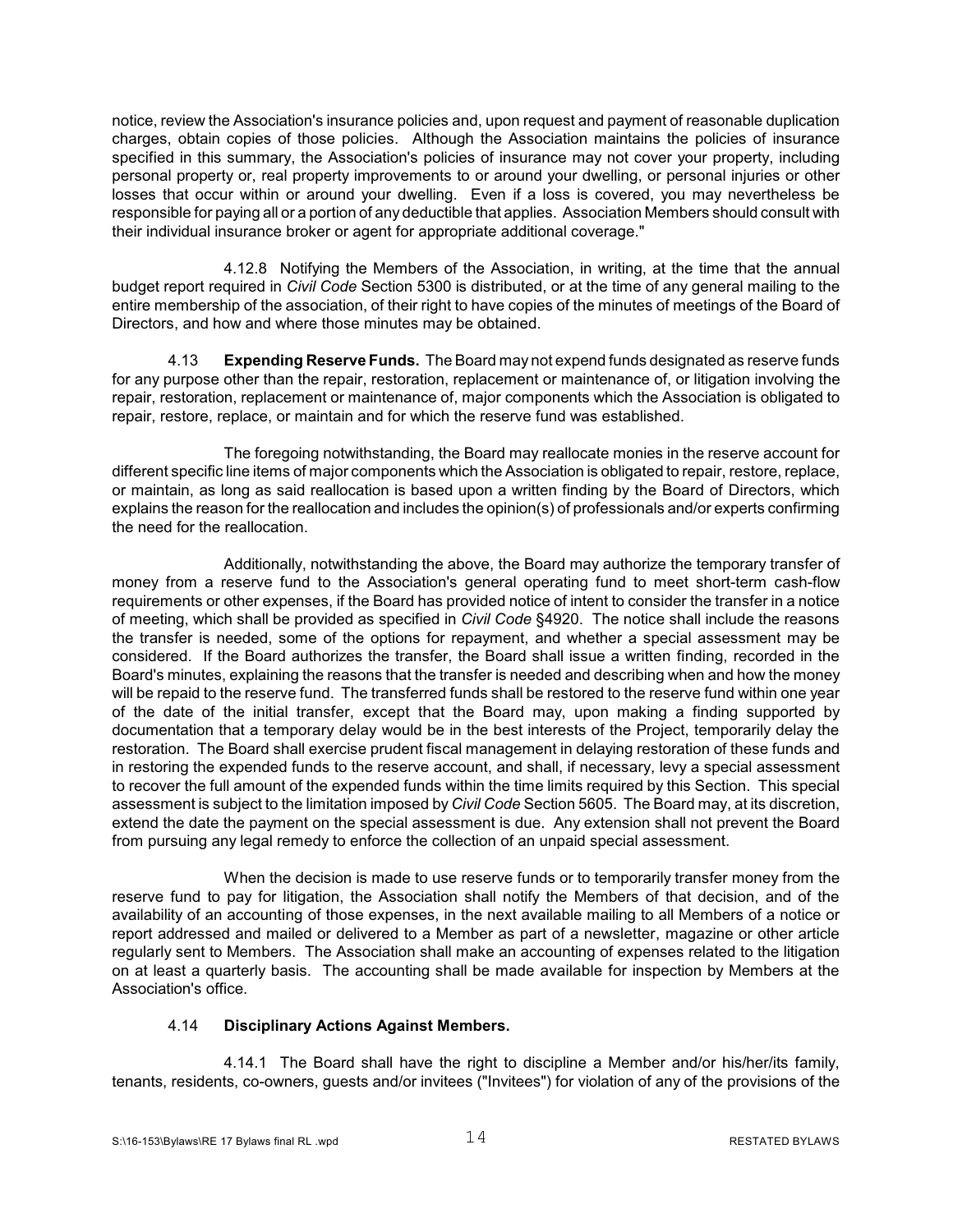Restated CC&Rs or Restated Bylaws (or any amendments thereto), Rules and Regulations, and Architectural and Landscape Regulations/Guidelines (hereafter "Governing Documents") by (i) suspending the Member's rights and privileges, including voting rights and the rights and privileges to use the Common Area and/or facilities, appurtenant to the Member's Residential Lot, rights and privileges to internet and/or cable television services (if the Association has in existence a bulk internet and/or cable agreement), as well as other use privileges granted to Owners in good standing, and/or (ii) imposing a monetary penalty.

4.14.2 The Board shall have the right to suspend the voting rights of any Member, cable television service to a Residential Lot (but only if the Association has entered into an internet and/or bulk cable agreement for the Property), and the rights of any Member, and the Invitees deriving rights from any Member, to use and enjoy the Common Area for any period during which the Member is delinquent in the payment of any assessment or monetary penalty, or as otherwise provided in the Governing Documents.

4.14.3 In connection with the general power of enforcement described above, the Board may discipline a Member for violations by the Member and/or his/her/its Invitees of any of the provisions of the Governing Documents, subject to the following limitations:

(a) The accused Member shall be given an opportunity to be heard and shall be given notice of a hearing before the Board of Directors in executive session, where the imposition of a suspension of membership privileges, monetary penalty, or both will be considered with respect to anyalleged violation. Said notice shall be given not less than ten (10) days prior to the hearing;

(b) Notwithstanding the foregoing, under circumstances involving conduct that constitutes either (i) an immediate and unreasonable infringement of, or threat to, the safety or quiet enjoyment of neighboring Members, or (ii) a traffic or fire hazard, or (iii) a threat of material damage to, or destruction of, the Common Area, the Board or its agents may undertake immediate corrective or disciplinary action and conduct a hearing as soon thereafter as reasonably possible, if either (1) requested by the offending Member within five (5) days following the Association's action(s), or (2) on its own initiative;

(c) The amount of any monetary penalty shall be established from time to time for each type of violation in an amount to be determined by the Board, and a schedule thereof shall be distributed to the Members by personal delivery or first class mail. Distribution of additional schedules is not required unless there are any changes to an existing schedule; and

(d) Except for nonpayment of any assessments, including monetary penalties, any suspension of a Member's privileges shall not exceed nine (9) months for each violation. For nonpayment of any assessment, suspension of the Member's privileges shall continue until the Member remits payment of all monies due, including any collection costs.

### **ARTICLE 5 — MEETINGS OF DIRECTORS**

5.1 **Regular Meetings.** Regular meetings of the Board of Directors shall be held as determined by the Board of Directors, provided however, that meetings are held at a minimum of once every three months at a time and place within the Project or within the Coachella Valley as fixed by resolution of the Board. Any larger meeting room selected by the Board shall be as close as possible to the Project. Except for an emergency meeting, notice of the time, place and agenda of the meeting shall be posted at a prominent place or places within the Common Area, if possible, four days in advance or as otherwise permitted by law, and shall be communicated to the directors not less than seventy-two (72) hours prior to the meeting; provided, however, that prior to or at any meeting of the Board of Directors, any Director may, in writing, waive notice of such meeting and such waiver shall be deemed equivalent to the giving of such notice. Attendance by a Director at any meeting of the Board shall be a waiver of notice by him/her of the time and place thereof.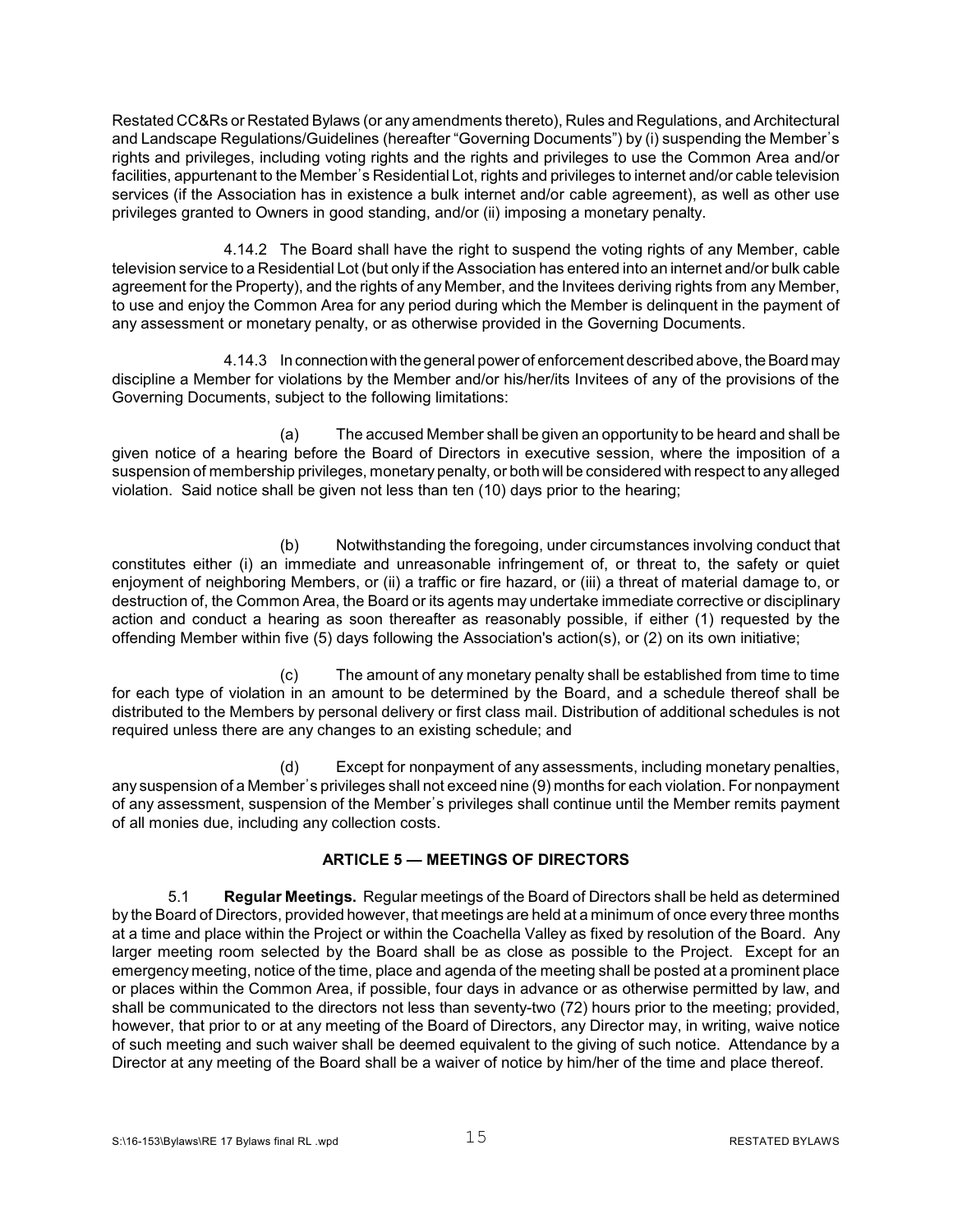5.1.1 Board meetings shall be conducted in accordance with a recognized system of parliamentary procedure or such parliamentary procedures as the Board may adopt by resolution. Additionally, the Board must follow the following requirements in conducting its Board meetings:

(a) Except as described in paragraphs 5.1.1(b) through (d) below, inclusive, the Board of Directors of the Association may not discuss or take action on any item at a nonemergency meeting unless the item was placed on the agenda included in the notice that was posted and distributed pursuant to this Section 5.1. This provision does not prohibit a resident who is not a member of the Board from speaking on issues not on the agenda.

(b) Notwithstanding Section 5.1.1(a), a member of the Board of Directors, a managing agent or other agent of the Board of Directors, or a member of the staff of the Board of Directors, may do any of the following:

(i) Briefly respond to statements made or questions posed by a person speaking at an open Board meeting as described in Section 5.5 below; and

(ii) Ask a question for clarification, makeabrief announcement, or make a brief report on his or her own activities, whether in response to questions posed by a Member of the Association or based upon his or her own initiative.

(c) Notwithstanding Section 5.1.1(a), the Board of Directors or a member of the Board of Directors, subject to rules or procedures of the Board of Directors, may do any of the following:

(i) Provided a reference to, or provide other resources for factual information to, its managing agent or other agents or staff;

(ii) Request its managing agent or other agents or staff to report back to the Board of Directors at the subsequent meeting concerning any matter, or take action to direct its managing agent or other agents or staff to place a matter of business on a future agenda; and

(iii) Direct its managing agent or other agents or staff to perform administrative tasks that are necessary to carry out this provision.

(d) Notwithstanding Section 5.1.1(a), the Board of Directors may take action on any item of business not appearing on the agenda posted and distributed pursuant to Section 5.1 under any of the following conditions (provided before discussing any item pursuant to this paragraph, the Board of Directors shall openly identify the item to the Members in attendance at the meeting):

(i) Upon a determination made by a majority of the Board of Directors present at the meeting that an emergency situation exists. An emergency situation exists if there are circumstances that could not have been reasonably foreseen by the Board, that require immediate attention and possible action by the Board, and that, of necessity, make it impracticable to provide notice.

(ii) Upon a determination made bythe Board bya vote of two-thirds (2/3) of the Board members present at the meeting, or, if less than two-thirds (2/3) of total membership of the Board is present at the meeting, by a unanimous vote of the members present, that there is a need to take immediate action and that the need for action came to the attention of the Board after the agenda was posted and distributed pursuant to Section 5.1.

(iii) The item appeared on an agenda that was posted and distributed pursuant to Section 5.1 for a prior meeting of the Board of Directors that occurred not more than thirty (30)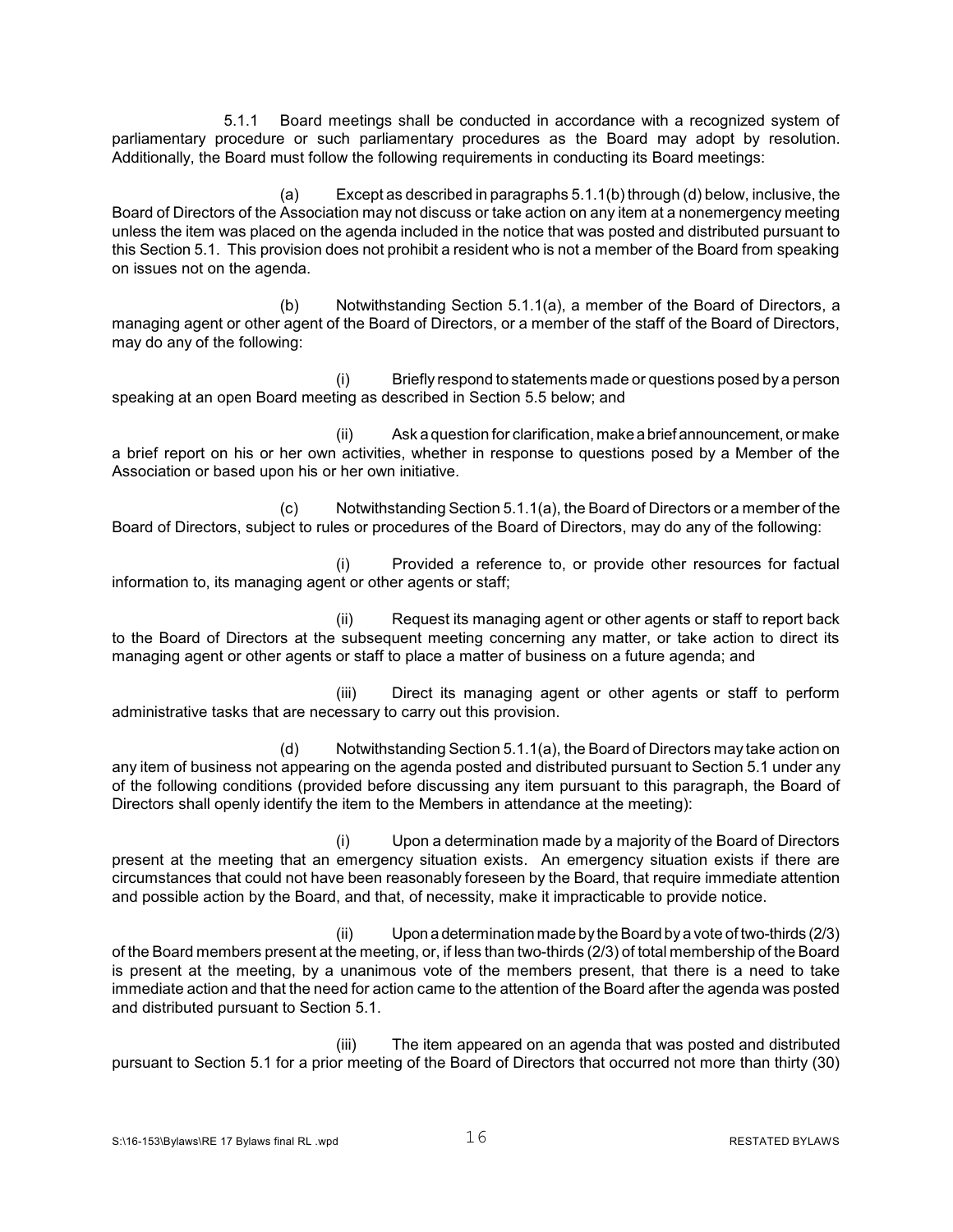calendar days before the date that action is taken on the item and, at the prior meeting, action on the item was continued to the meeting at which the action is taken.

5.1.2 As used in this section, "meeting" includes any congregation of a majority of the members of the Board at the same time and place to hear, discuss or deliberate upon any item of business scheduled to be heard by the Board, except those matters that may be discussed in executive session.

5.2 **Special Meetings**. Special meetings of the Board shall be held when called by written notice signed by the President of the Association or by any two (2) directors other than the President. The notice shall specify the time and place of the meeting and the nature of any special business to be considered. Notice of any special meeting shall be provided to the Members in the manner provided for notice of regular meetings and shall be sent to all directors not less than seventy-two (72) hours prior to the scheduled time of the meeting; provided, however, that notice need not be given to any director who has signed a waiver of notice or a written consent to holding of the meeting.

5.3 **Organizational Meeting.** Immediately after the Annual Meeting, described in Section 2.2, herein, or as soon thereafter as reasonably practicable, the Board shall meet to elect the officers of the Association and conduct any other business of the Association as the Board, in its discretion, shall determine is necessary.

5.4 **Quorum.** A majority of the Board shall constitute a quorum and if a quorum is present, the decision of majority of the directors present shall be the act of the Board.

5.5 **Open Meetings.** Regular and special meetings of the Board shall be open to all Members of the Association. The Board of Directors shall set aside a time during any meeting of the Board for Members to speak, except for meetings of the Board held in executive session. A reasonable time limit for all Members of the Association to speak to the Board shall be established from time to time by the Board of Directors.

5.6 **Electronic Participation in Meetings.** Members of the board may participate in a meeting through use of conference telephone, electronic video screen communications, or other communications equipment. Participation in a meeting, through the use of conference telephone, pursuant to this subdivision constitutes presence in person at that meeting as long as all members participating in the meeting are able to hear one another. Participation in a meeting through use of electronic video screen communication or other communications equipment (other than conference telephone) pursuant to this paragraph constitutes presence in person at that meeting if all of the following apply:

(a) Each member participating in the meeting can communicate with all of the other members concurrently;

(b) Each member is provided the means of participating in all matters before the board, including, without limitation, the capacity to propose, or to interpose an objection, to a specific action to be taken by the corporation;

(c) Association adopts and implements some means of verifying both of the following: (i) A person participating in the meeting is a director or other person entitled to participate in the board meeting; and (ii) all statements, questions, actions, or votes by, the board are taken or cast only by the directors and not by persons who are not directors, were made by that director and not by another person not permitted to participate as a director; and

(d) As it relates to a telephone conference in which a majority of the members of the Board, in different locations, are connected by electronic means, through audio or video or both, the notice of any such teleconferences shall be posted in the same manner as required for regular Board meetings (or,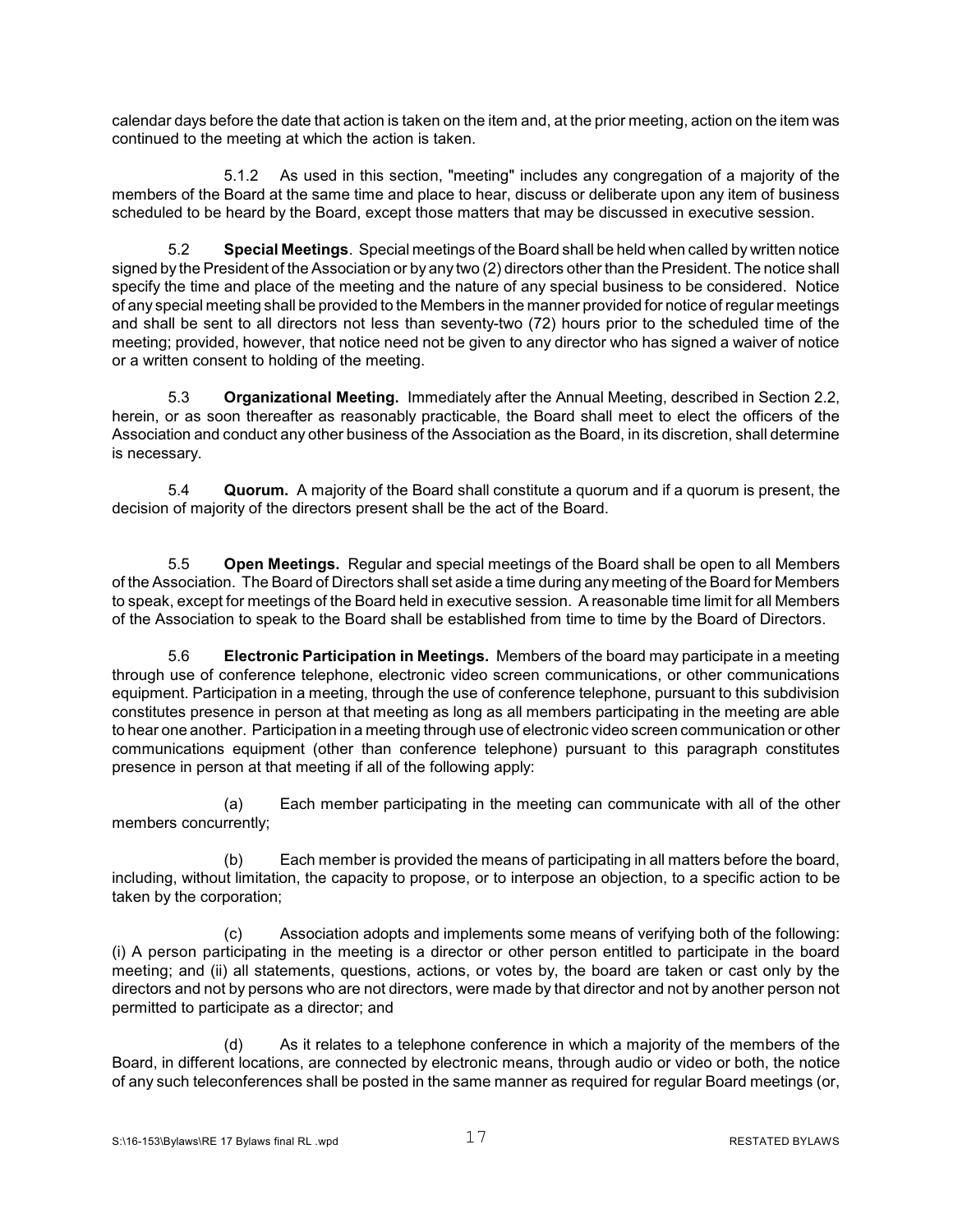if applicable, executive sessions). Additionally, for Board meetings that are not executive sessions, the notice of the teleconference meeting shall identify at least one physical location so that Members of the Association may attend and at least one member of the Board of Directors or representative designated by the Board of Directors shall be present at that location. Participation by Board members in a telephone conference meeting constitutes presence at that meeting as long as all Board members participating in the meeting are able to hear one another and Members of the Association speaking on matters before the Board.

5.7 **Emergency Meetings.** An emergency meeting of the board may be called by the president of the Association, or by any two members of the board other than the president, if there are circumstances that could not have been reasonably foreseen which require immediate attention and possible action by the board, and which of necessity make it impracticable to provide notice as required by Section 5.1 or 5.8 herein.

5.8 **Executive Session.** The Board may, with the approval of a majority of a quorum, adjourn a meeting and reconvene in executive session to meet with its legal counsel, or discuss and vote upon (a) litigation in which the Association is or may become involved, (b) matters that relate to the formation of contracts with third parties, (c) personnel matters, (d) Member discipline, and (e) meet with a member related to a payment plan for the Member's delinquent assessments. The nature of any and all business to be considered in executive session shall first be announced in open session. In the event the executive session does not follow an open session, the Board may conduct an executive session if the nature of any and all business considered in such executive session is announced at the next regularly scheduled Board meeting. Nothing herein contained shall be construed to obligate the Board to first call an open meeting before meeting in executive session. An executive session which does not follow an open meeting may be called and noticed in the same manner as a special meeting. Except for emergency meetings, the notice of time, place and agenda of the executive session shall be posted in a prominent place or places within the common area two (2) days in advance or as otherwise permitted by law. Any matter related to the issues enumerated in this Paragraph discussed in executive session shall be generally noted in the Association minutes of the next Board meeting. The term *generally noted in the Association minutes* means that the date and time of the executive session shall be indicated with a list of the topic(s) discussed under the allowed categories enumerated in this Section.

5.9 **Adjournment.** A majority of the directors present, whether or not a quorum is present, may adjourn any meeting to another time and place. If the meeting is adjourned for more than twenty-four (24) hours, notice of the adjournment shall be given, prior to the time of the adjourned meeting, to the directors who were not present at the time of the adjournment.

5.10 **Action Without a Meeting.** Notwithstanding *Corporations Code* §7211, the Board of Directors shall not conduct a meeting via a series of electronic transmissions, including, but not limited to, electronic mail, except for emergency meetings as that term is defined in Section 5.7 above. For any emergency meeting, any action required or permitted to be taken by the Board may be taken without a meeting, if all members of the Board, individually or collectively, consent in writing to that action. Such action by written consent shall have the same force and effect as a unanimous vote of the Board. Such written consent or consents may be conveyed by copy, facsimile and/or e-mail and shall be filed with the minutes of the proceedings of the Board. Written consent by e-mail for emergency meetings shall be acceptable and constitute written consent provided each Director who has indicated e-mail approval confirms receipt of the proposed Board action and forwards a reply back to the Association, confirming receipt of the proposed Board action and approval of same (which reply shall be attached to the Board action via unanimous written consent as that Director's consent to the intended Board action). An explanation of the action taken shall be communicated by any means the Board deems appropriate.

5.11 **Board Deliberation Regarding Member Discipline.** In anymatterrelating to the disciplining of a Member, the Board shall meet in executive session if requested by that Member, and the Member shall be entitled to attend that portion of the executive session in which the Board discusses the discipline of that Member.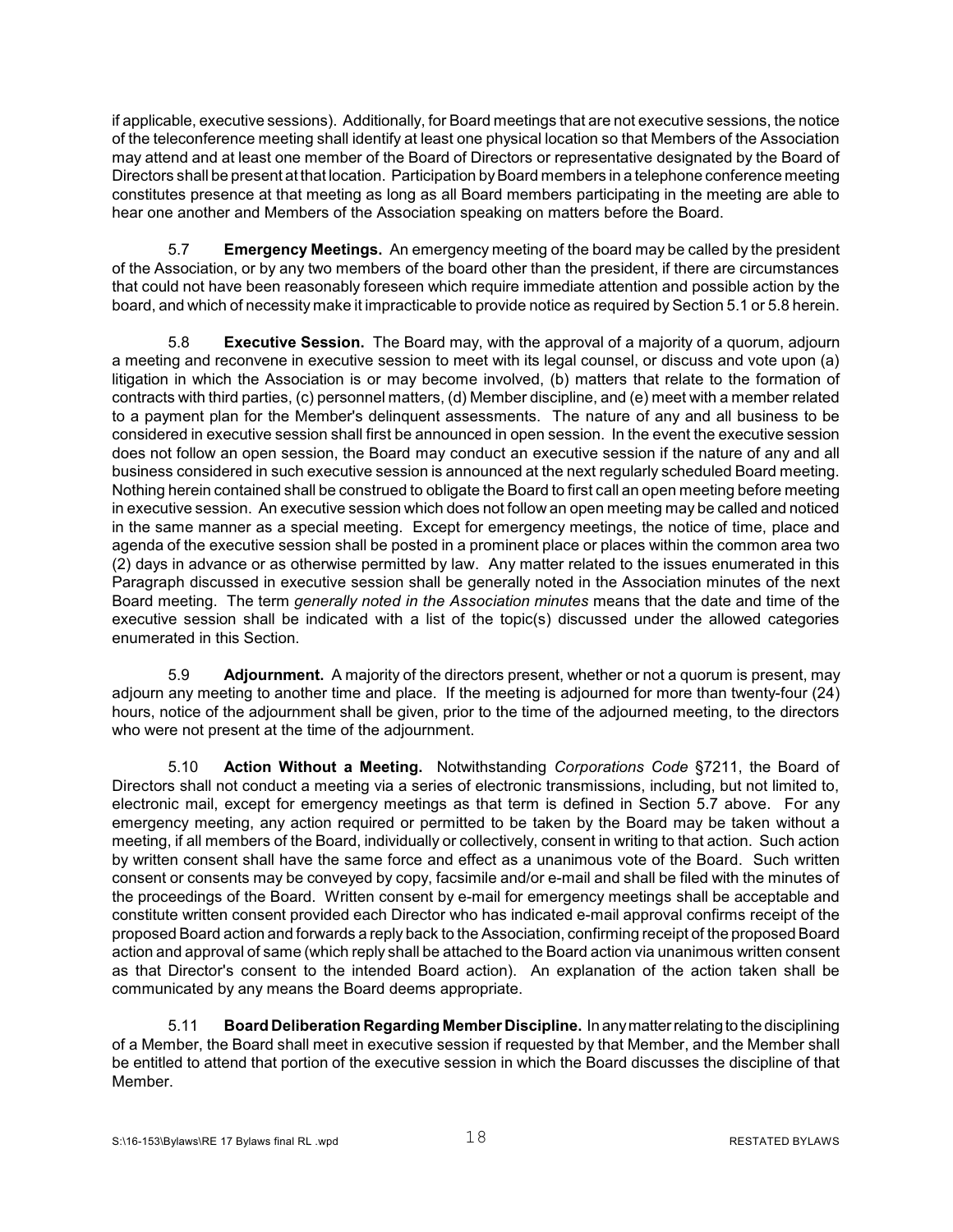5.12 **Meeting Minutes.** Except as specified in Section 5.8 related to the minutes for executive sessions, the Board shall keep accurate written minutes of its meetings and shall retain them in the permanent records of the Association. The minutes, minutes proposed for adoption that are marked to indicate draft status, or a summary of the minutes, of any Board meeting, other than executive session, shall be available to Members within thirty (30) days of the meeting. The minutes, proposed minutes, or summary of minutes shall be distributed to any Member upon request and upon reimbursement for the costs in making that distribution. Members shall be notified in writing at the time that the budget is distributed, or at the time of any general mailing to the entire membership, of their right to have copies of the minutes of meeting of the Board, and how and where those minutes may be obtained. The Board may, but is not obligated to, keep minutes of executive sessions. However, if minutes of any executive session are taken, said minutes are confidential and shall be kept in a secure place in a separate minute book. Only members of the Board of Directors and those employees designated by the Board of Directors, as well as other designated representatives of the Association (such as the Association's corporate counsel or certified public accountant) shall be entitled to review executive session minutes. It is the intent of the Board that executive session minutes shall generally note the nature of any discussion and any action taken by the Board related thereto. Executive session minutes shall not be considered the type of minutes or Association "books and records" which are normally available to the membership under *Corporations Code* §8333, provided, however, that the agendas for executive sessions are available for Member inspection upon written request for same.

#### **ARTICLE 6 — OFFICERS**

6.1 **Enumeration of Officers.** The officers of this Association shall be a President, a Vice-President, a Secretary, and a Treasurer. The Board may appoint such additional officers as it may, in its sole discretion, determine necessary or desirable. Any number of offices may be held by the same person except for the offices of (a) President and Treasurer, and (b) President and Secretary. The President, Vice President, Secretary and Treasurer must be members of the Board of Directors. However, all other officers need not be members of the Board.

6.2 **Appointment and Term.** The officers shall be elected annually by the Board. Any vacancies shall be filled by the Board. Each officer shall hold his or her office at the pleasure of the Board.

6.3 **Duties.** Unless otherwise delegated by the Board, the duties of each officer shall be as follows:

#### 6.3.1 The President shall:

(a) Preside over all meetings of the Members and of the Board;

(b) Sign as President all deeds, contracts, and other written instruments that have been approved by the Board, unless the Board, by duly adopted resolution, authorizes the signature of a lesser officer;

(c) Call meetings of the Board whenever he or she deems it necessary, in accordance with any rules and notice requirements imposed by the Board and the Governing Documents. The notice period shall be not less than seventy-two (72) hours except in the case of emergencies;

(d) Have, subject to the approval of the Board, general supervision, direction, and control of the affairs of the Association; and

- (e) Discharge any other duties required of him or her by the Board.
- 6.3.2 The Vice President shall: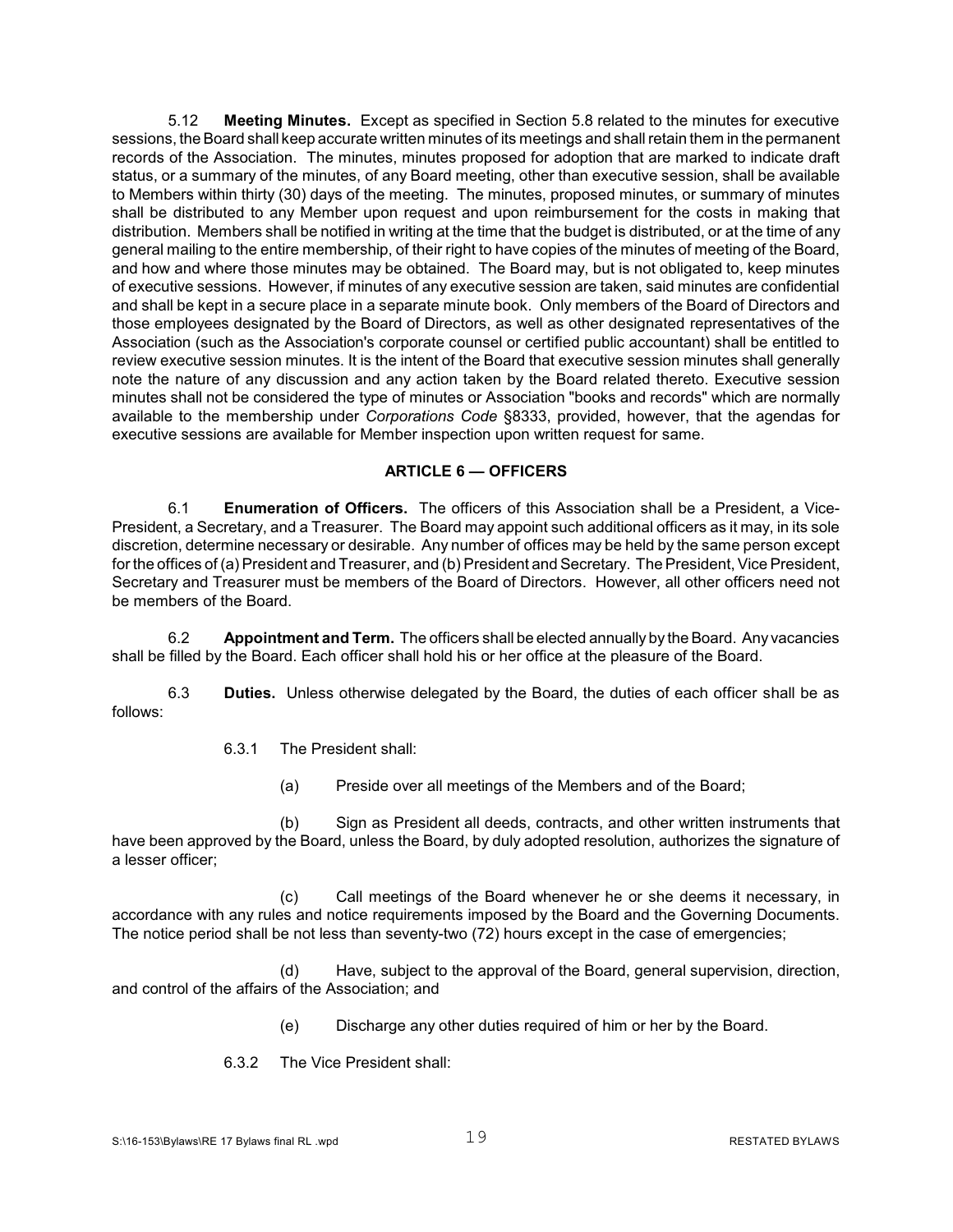(a) Act in the place and in the stead of the President in the event of his or her absence, inability, or refusal to act; and

(b) Exercise and discharge any other duties required of him or her by the Board. In connection with any such additional duties, the Vice-President shall be responsible to the President.

6.3.3 The Secretary shall:

Members;

- (a) Keep a record of all meetings and proceedings of the Board and of the
- (b) Serve all required notices of meetings of the Board and the Members;
- (c) Keep current records showing the names andaddresses of all Members; and

(d) Sign as Secretary all deeds, contracts, and other written instruments that have been approved by the Board, if the instruments that have been approved by the Board and signed by the President require a second Association signature and the Board has not passed a resolution authorizing another officer to sign in the place and stead of the Secretary.

6.3.4 The Treasurer shall:

(a) Receive and deposit all of the funds of the Association in any bank or banks selected by the Board;

(b) Be responsible for and supervise the maintenance of books and records to account for Association funds and other Association assets;

(c) Disburse and withdraw Association funds in the manner specified by the

Board; and

(d) Prepare and distribute the financial statements for the Association required by the Restated CC&Rs.

6.4 **Resignation and Removal.** The Board may remove any officer from office either with or without cause. An officer may resign at any time by giving notice to the Board, the President or the Secretary. The resignation shall take effect at the date of receipt of the notice or at any later time specified in the notice. Unless otherwise specified in the notice, acceptance of the resignation by the Board shall not be necessary to make it effective.

6.5 **Compensation.** An officer shall not receive any compensation for any service he or she may render to the Association; provided, however, that any officer may be reimbursed for actual out of pocket expenses incurred by the officer in the performance of his or her duties. This section shall not apply to any employee who may be appointed an officer of the Association.

6.6 **Delegation.** With Board approval, an officer may delegate his or her powers and duties to any committee, employee or agent of the Association, including, but not limited to the property manager.

#### **ARTICLE 7 — BOOKS AND RECORDS**

- 7.1 **Required Books and Records.** The Association shall maintain at its principal office:
	- 7.1.1 Copies of the Governing Documents as last amended;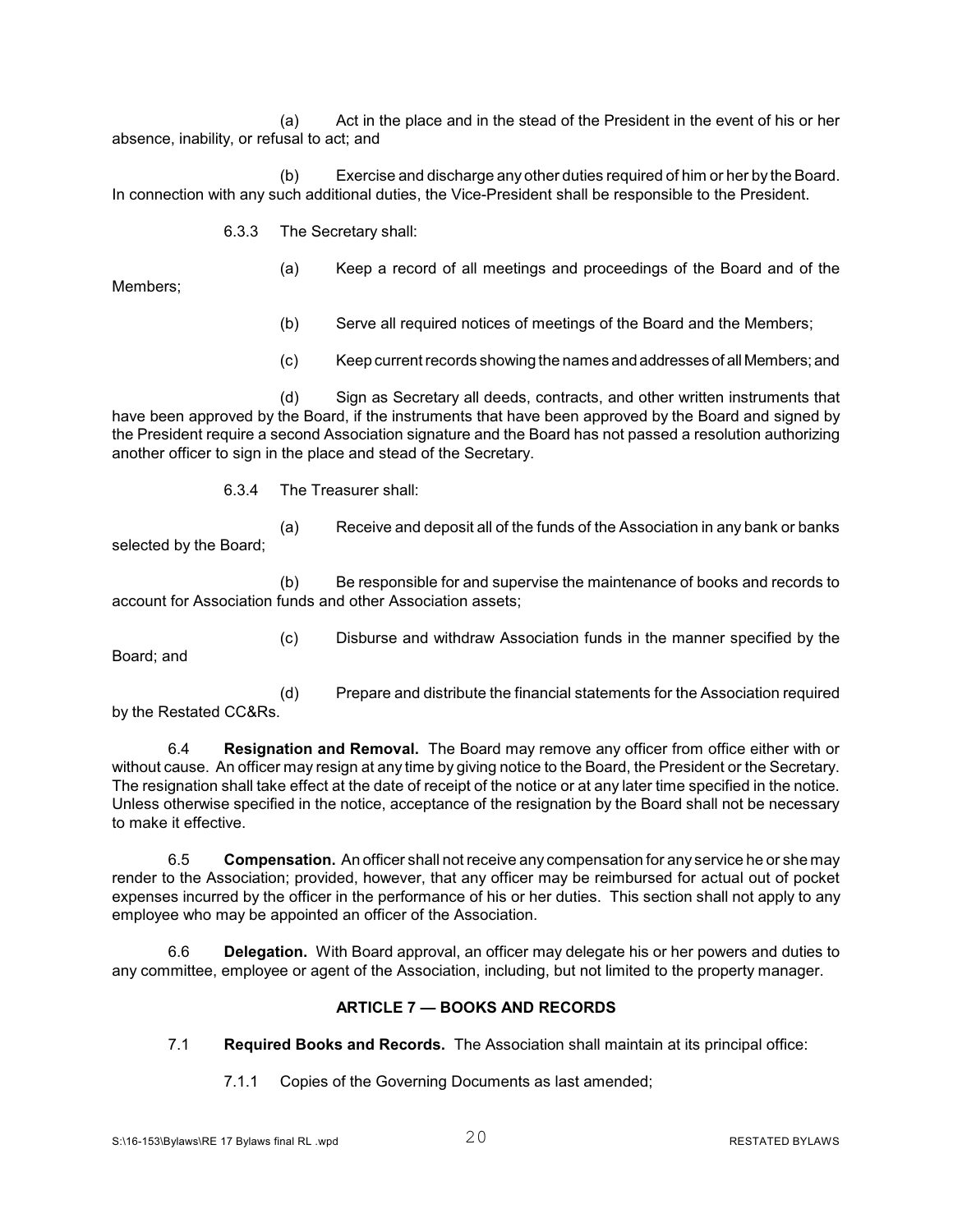7.1.2 Adequate and correct books and records of account;

7.1.3 Written minutes of the proceedings of its Members, of its Board, and of committees of its Board (excluding executive session minutes and all executive session agendas); and

7.1.4 A membership register containing each Member's name, mailing address and voting

7.2 **Inspection Rights.** The above books and records shall be made available for inspection as follows:

7.2.1 The Association shall make available Association records and enhanced Association records for the time periods and within the time frames provided in *Civil Code* §5200 *et. seq.*, as amended from time to time, or any successor statute thereto ("Statutory Inspection Rights") for inspection and copying by a member of the Association or the Member's representative designated in writing to the Association. For purposes of this Section, the terms "association records" and "enhanced association records," as well as the fees that the Association can charge for said records shall be in accordance with the Statutory Inspection Rights. The Association may withhold or redact information from the Association records and enhanced association records consistent with the Statutory Inspection Rights.

7.2.2 Every director shall have the absolute right to inspect all books, records, and documents of the Association and the physical properties owned or controlled by the Association at any reasonable time. The right of inspection by a director includes the right to make extracts and copies of documents with the exception of secret written ballots, which shall only be reviewed by the Inspector(s) of Election, the management company, or the Association's corporate counsel and/or the Association's certified public accountant.

#### **ARTICLE 8 — NONLIABILITY AND INDEMNIFICATION**

8.1 **Limitation on Liability of Association's Directors and Officers.** No directors, committee members or officers of the Association (collectively and individually referred to as the "Released Party") shall be responsible to any Owner, or member of an Owner's family, any of the Owner's tenants, guests, servants, employees, licensees, invitees, or any other person for:

8.1.1 Any error or omission in the discharge of their duties and responsibilities or for their failure to provide any service required by the Governing Documents, provided that such Released Party has, upon the basis of such information as may be possessed by the Released Party, acted in good faith, in a manner that such person believes to be in the best interests of the Association and with such care, including reasonable inquiry, as an ordinarily prudent person in a like position would use under similar circumstances. Without limiting the generality of the foregoing, this standard of care and limitation of liability shall extend to such matters as the establishment of the Association's annual financial budget, the funding of Association reserve accounts for repair, replacement and maintenance of Common Areas and enforcement of the Governing Documents.

8.1.2 Any loss or damage suffered by reason of theft or otherwise of any article, vehicle or other item of personal property which may be stored by such Owner or other person within any Lot or Exclusive Use Common Area or for any injury to or death of any person or loss or damage to the property of any person caused by fire, explosion, the elements or any other Owner or person within the Project, or by any other cause, unless the same is attributable to his or her own willful or wanton act or gross negligence. It is the intent of this Section to provide volunteer directors and officers with protection from liability to the full extent permitted by California *Civil Code* Section 5800, or comparable superseding statute, and to the extent this provision is inconsistent with said section, the *Civil Code* shall prevail.

rights.